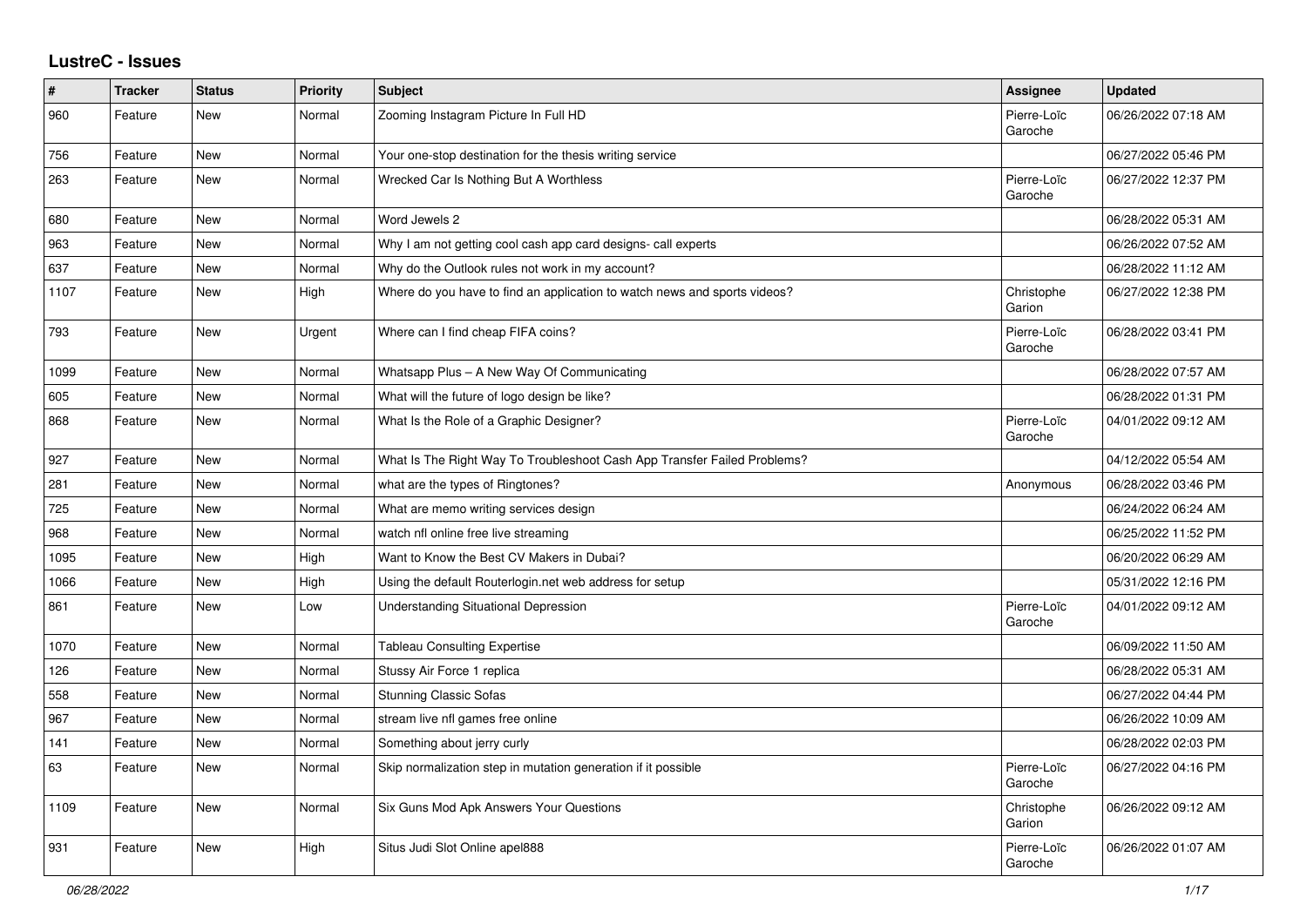| $\vert$ # | <b>Tracker</b> | <b>Status</b> | <b>Priority</b> | <b>Subject</b>                                                | Assignee               | <b>Updated</b>      |
|-----------|----------------|---------------|-----------------|---------------------------------------------------------------|------------------------|---------------------|
| 902       | Feature        | <b>New</b>    | Normal          | salo717                                                       |                        | 05/18/2022 10:35 AM |
| 794       | Feature        | <b>New</b>    | Normal          | Safe place to buy fifa coins                                  |                        | 06/28/2022 11:15 AM |
| 127       | Feature        | New           | Normal          | replica af1                                                   |                        | 04/01/2022 07:55 AM |
| 243       | Feature        | <b>New</b>    | Normal          | Reconstruir la pandilla de la mafia en Gangstar Vegas MOD APK |                        | 06/27/2022 07:53 PM |
| 207       | Feature        | New           | Low             | real estate lead conversion                                   |                        | 06/27/2022 01:02 AM |
| 552       | Feature        | <b>New</b>    | Normal          | Radio rfm and the benefits of radio rfm                       |                        | 06/27/2022 01:44 PM |
| 546       | Feature        | <b>New</b>    | Normal          | Quickbooks Error                                              |                        | 06/27/2022 03:44 PM |
| 173       | Feature        | New           | Normal          | private limited company registration                          |                        | 06/27/2022 04:47 AM |
| 648       | Feature        | <b>New</b>    | Normal          | <b>Plum Health Benefits</b>                                   |                        | 06/27/2022 12:54 AM |
| 606       | Feature        | <b>New</b>    | Normal          | Play unblocked cookie crush 3                                 | Pierre-Loïc<br>Garoche | 06/27/2022 08:45 AM |
| 172       | Feature        | <b>New</b>    | Normal          | pgdm colleges in bangalore                                    |                        | 06/23/2022 10:47 PM |
| 649       | Feature        | <b>New</b>    | Normal          | Pear Health Benefits                                          |                        | 06/28/2022 08:04 AM |
| 654       | Feature        | <b>New</b>    | Normal          | Peach Health Benefits                                         |                        | 06/28/2022 10:03 AM |
| 740       | Feature        | <b>New</b>    | Normal          | Online Thesis Help USA                                        |                        | 06/27/2022 03:19 AM |
| 848       | Feature        | New           | Normal          | <b>Online Classes Assistance</b>                              |                        | 04/01/2022 08:57 AM |
| 1056      | Feature        | <b>New</b>    | Normal          | <b>Online Class Issues</b>                                    |                        | 05/28/2022 12:44 AM |
| 681       | Feature        | New           | High            | <b>Online Class</b>                                           |                        | 06/27/2022 07:20 AM |
| 669       | Feature        | New           | Normal          | Nursing Assignment Help                                       |                        | 06/27/2022 06:12 AM |
| 866       | Feature        | <b>New</b>    | Normal          | Northern Ireland Dissertation Writing Service                 | Pierre-Loïc<br>Garoche | 04/01/2022 09:12 AM |
| 277       | Feature        | <b>New</b>    | Normal          | Nike Dunks Replica                                            |                        | 04/01/2022 08:19 AM |
| 276       | Feature        | <b>New</b>    | Normal          | Nike Dunks Replica                                            |                        | 04/01/2022 08:19 AM |
| 572       | Feature        | New           | Normal          | New features of WhatsApp Plus on Android phones               | Pierre-Loïc<br>Garoche | 06/27/2022 11:22 PM |
| 204       | Feature        | New           | Normal          | New Car Tyres                                                 |                        | 04/01/2022 08:40 AM |
| 894       | Feature        | New           | Normal          | Need phd dissertation help in UK                              |                        | 05/30/2022 12:29 PM |
| 527       | Feature        | <b>New</b>    | Normal          | My Teachers                                                   |                        | 06/28/2022 05:10 PM |
| 665       | Feature        | New           | Normal          | Look for a dedicated help with finance assignment             |                        | 06/27/2022 11:10 PM |
| 171       | Feature        | New           | Normal          | loan management system                                        |                        | 06/27/2022 03:18 AM |
| 151       | Feature        | New           | Normal          | Law Essay Writing Service - Assignments Planet                |                        | 06/28/2022 10:50 AM |
| 779       | Feature        | New           | Normal          | Latest Whatsapp groups for Teens                              | Pierre-Loïc<br>Garoche | 06/27/2022 08:15 PM |
| 904       | Feature        | New           | Normal          | Laora seeck                                                   |                        | 04/20/2022 11:54 AM |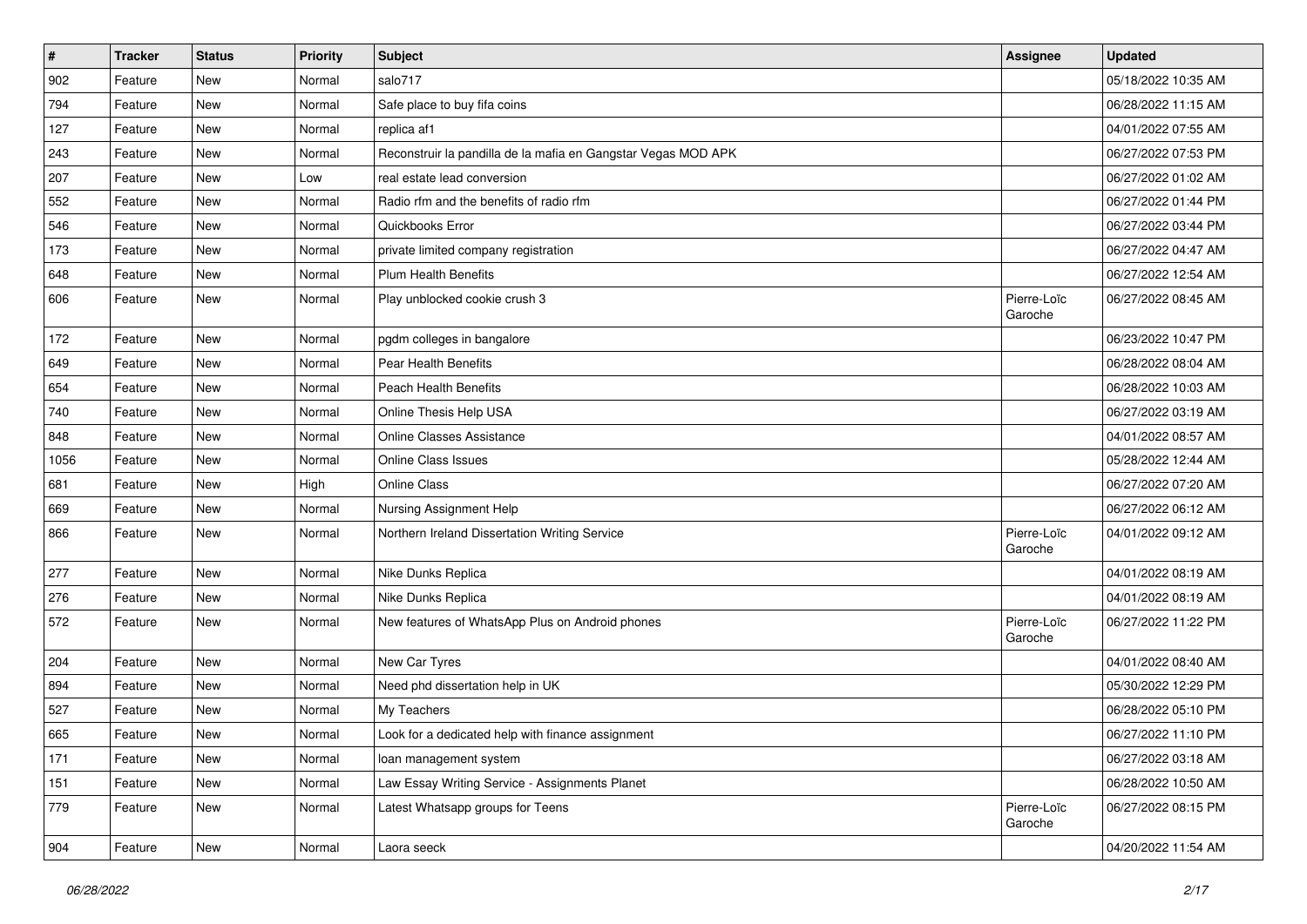| $\#$ | <b>Tracker</b> | <b>Status</b> | <b>Priority</b> | Subject                                                                   | Assignee               | <b>Updated</b>      |
|------|----------------|---------------|-----------------|---------------------------------------------------------------------------|------------------------|---------------------|
| 803  | Feature        | New           | High            | Ketamine Online Store                                                     | Pierre-Loïc<br>Garoche | 06/27/2022 11:48 PM |
| 240  | Feature        | New           | Normal          | Juego interesante de Dragon Ball Legends MOD APK                          |                        | 06/28/2022 02:55 PM |
| 1049 | Feature        | <b>New</b>    | Normal          | IT Software Company In Delhi                                              |                        | 05/27/2022 05:24 AM |
| 478  | Feature        | <b>New</b>    | Normal          | Is it safe to install third-party WhatsApp GB?                            |                        | 06/28/2022 12:29 PM |
| 224  | Feature        | New           | Normal          | Instant Personal Loan                                                     | Pierre-Loïc<br>Garoche | 06/28/2022 04:40 PM |
| 846  | Feature        | <b>New</b>    | Normal          | ij.start canon                                                            |                        | 04/01/2022 08:58 AM |
| 237  | Feature        | <b>New</b>    | Normal          | HP Printer Assistant Software   Download & Install HP Assistant           |                        | 06/28/2022 04:50 AM |
| 810  | Feature        | <b>New</b>    | Normal          | how to remove viruses from a phone                                        |                        | 06/28/2022 11:13 AM |
| 693  | Feature        | New           | Normal          | How To Get My Money Back From The Cash App To Your Wallet?                |                        | 06/28/2022 08:41 AM |
| 241  | Feature        | <b>New</b>    | Normal          | How to get a complete solution of Big Ideas Math Answers?                 |                        | 04/01/2022 08:15 AM |
| 608  | Feature        | <b>New</b>    | Normal          | How To Do Hotmail Password Reset Without Phone Number?                    |                        | 06/28/2022 07:39 AM |
| 229  | Feature        | <b>New</b>    | Normal          | How To Delete Cash App Account? - Check Out the Steps In Detail           |                        | 05/01/2022 09:06 PM |
| 212  | Feature        | <b>New</b>    | Normal          | How good is the market for gaming mobile apps at the moment?              |                        | 05/17/2022 11:09 AM |
| 594  | Feature        | New           | Normal          | How does research proposal help online make it easy for me?               |                        | 06/27/2022 03:34 PM |
| 919  | Feature        | <b>New</b>    | Normal          | How can I check my Cash App card balance by dialing a number?             |                        | 04/10/2022 09:07 AM |
| 186  | Feature        | <b>New</b>    | Normal          | homoeobazaar                                                              |                        | 06/28/2022 04:29 PM |
| 180  | Feature        | New           | Normal          | homoeobazaar                                                              |                        | 06/28/2022 05:10 PM |
| 177  | Feature        | New           | Normal          | HD lace silky straight human hair wig                                     |                        | 04/01/2022 08:41 AM |
| 901  | Feature        | New           | Normal          | good game ever                                                            |                        | 06/26/2022 06:25 PM |
| 900  | Feature        | <b>New</b>    | Normal          | good game ever                                                            |                        | 04/02/2022 11:59 AM |
| 903  | Feature        | <b>New</b>    | Normal          | Good game                                                                 |                        | 04/11/2022 08:39 AM |
| 806  | Feature        | New           | Normal          | Go everywhere thanks to mapquest driving directions                       |                        | 06/27/2022 02:39 AM |
| 543  | Feature        | <b>New</b>    | Normal          | Get tech assistance with customer support on ATT Yahoo email login issue. |                        | 06/24/2022 05:08 PM |
| 683  | Feature        | <b>New</b>    | Normal          | Game creation                                                             |                        | 06/27/2022 08:39 AM |
| 973  | Feature        | <b>New</b>    | Normal          | Free NFL Streaming Sites                                                  |                        | 06/28/2022 06:27 AM |
| 1100 | Feature        | <b>New</b>    | Low             | <b>Food Products</b>                                                      | Pierre-Loïc<br>Garoche | 06/28/2022 09:40 AM |
| 1017 | Feature        | New           | Normal          | fleeing the complex                                                       | Hamza<br>Bourbouh      | 05/13/2022 06:33 AM |
| 214  | Feature        | New           | Normal          | Five Christmas Apps For Apple Users                                       |                        | 06/28/2022 02:49 PM |
| 511  | Feature        | New           | Normal          | Fashion                                                                   | Anonymous              | 06/27/2022 12:17 AM |
| 510  | Feature        | New           | Normal          | Fashion                                                                   | Anonymous              | 06/28/2022 10:45 AM |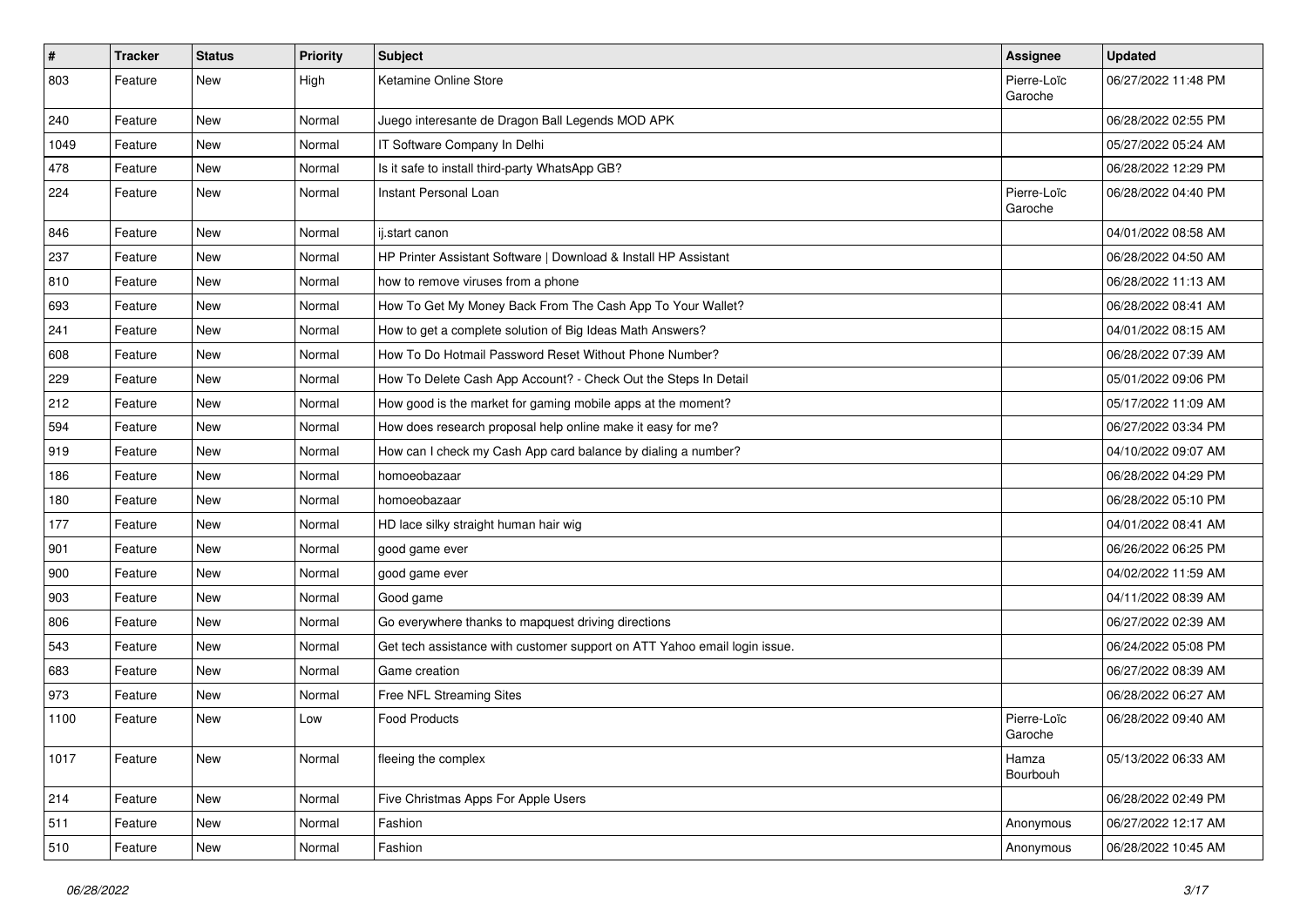| $\sharp$ | <b>Tracker</b> | <b>Status</b> | <b>Priority</b> | <b>Subject</b>                                                       | <b>Assignee</b>        | <b>Updated</b>      |
|----------|----------------|---------------|-----------------|----------------------------------------------------------------------|------------------------|---------------------|
| 509      | Feature        | New           | Normal          | Fashion                                                              | Anonymous              | 06/27/2022 06:39 PM |
| 272      | Feature        | <b>New</b>    | Normal          | Fashion                                                              |                        | 06/27/2022 03:53 PM |
| 271      | Feature        | New           | Normal          | Fashion                                                              |                        | 06/27/2022 02:07 AM |
| 877      | Feature        | <b>New</b>    | Normal          | <b>Exness Broker Review</b>                                          |                        | 04/01/2022 09:12 AM |
| 220      | Feature        | <b>New</b>    | Normal          | essay writing services                                               |                        | 06/26/2022 04:55 PM |
| 1075     | Feature        | <b>New</b>    | Low             | Enjoy Free Services Of Toomics Mod APK For Android                   |                        | 06/03/2022 10:00 AM |
| 1081     | Feature        | New           | Normal          | drift boss- the best driftitng game                                  |                        | 06/15/2022 05:56 AM |
| 174      | Feature        | <b>New</b>    | Normal          | Digital Marketing Philadelphia                                       |                        | 06/28/2022 11:34 AM |
| 242      | Feature        | New           | Normal          | Descripción de Torque Pro MOD APK para Android                       |                        | 06/28/2022 01:14 AM |
| 578      | Feature        | <b>New</b>    | High            | Derrick Gore                                                         | Pierre-Loïc<br>Garoche | 06/28/2022 01:56 AM |
| 1085     | Feature        | <b>New</b>    | Normal          | dcvghdcc asgdvgd dveduqwv ajdhvwd                                    |                        | 06/09/2022 03:46 PM |
| 994      | Feature        | <b>New</b>    | Normal          | Cricut.com/setup                                                     |                        | 06/26/2022 02:00 AM |
| 647      | Feature        | New           | Normal          | <b>Cranberry Health Benefits</b>                                     |                        | 06/28/2022 02:47 PM |
| 698      | Feature        | New           | Normal          | Connect with cash app representative to ask about cash app flip scam |                        | 06/26/2022 11:24 AM |
| 646      | Feature        | New           | Normal          | Collaborative Research Group                                         |                        | 06/27/2022 04:01 AM |
| 521      | Feature        | New           | Normal          | Check out the Cash app Card balance for an overdraft.                | Pierre-Loïc<br>Garoche | 06/26/2022 04:22 AM |
| 610      | Feature        | <b>New</b>    | Normal          | CheapestMedsShop 100% Safe Medicines Online in USA UK & AUS.         |                        | 06/28/2022 09:42 AM |
| 575      | Feature        | New           | Low             | cheap jordan replicas for sale                                       | Pierre-Loïc<br>Garoche | 06/28/2022 03:12 AM |
| 493      | Feature        | <b>New</b>    | High            | chainsaw dance                                                       |                        | 06/28/2022 04:25 PM |
| 944      | Feature        | <b>New</b>    | Normal          | Canon.com/ijsetup                                                    |                        | 06/27/2022 09:46 AM |
| 847      | Feature        | New           | Normal          | Canon.com/ijsetup                                                    |                        | 04/01/2022 09:08 AM |
| 845      | Feature        | <b>New</b>    | Normal          | canon.com/ijsetup                                                    |                        | 04/01/2022 08:58 AM |
| 813      | Feature        | <b>New</b>    | Normal          | Canon.com/ijsetup                                                    |                        | 06/28/2022 05:15 PM |
| 812      | Feature        | <b>New</b>    | Normal          | canon.com/ijsetup                                                    |                        | 06/27/2022 01:21 PM |
| 522      | Feature        | New           | Normal          | Can You Check App Limits, If Cash app won't let me send money?       |                        | 06/28/2022 04:46 AM |
| 611      | Feature        | New           | Normal          | Buy All Modafinil & Armodafinil Tablets @Buy Modafinil US            |                        | 06/28/2022 10:53 AM |
| 557      | Feature        | New           | Normal          | <b>Business Law Assignment Help</b>                                  |                        | 06/27/2022 08:31 PM |
| 1050     | Feature        | New           | Normal          | Best Smart Phone Repair in Delhi                                     |                        | 05/25/2022 10:33 AM |
| 879      | Feature        | New           | Normal          | Best Garage Door Repair in Massachusetts                             |                        | 04/01/2022 09:16 AM |
| 255      | Feature        | New           | Normal          | best doctor for psoriasis                                            |                        | 06/28/2022 04:10 PM |
| 545      | Feature        | New           | Normal          | <b>Best Canvas Print Company</b>                                     |                        | 06/28/2022 01:08 PM |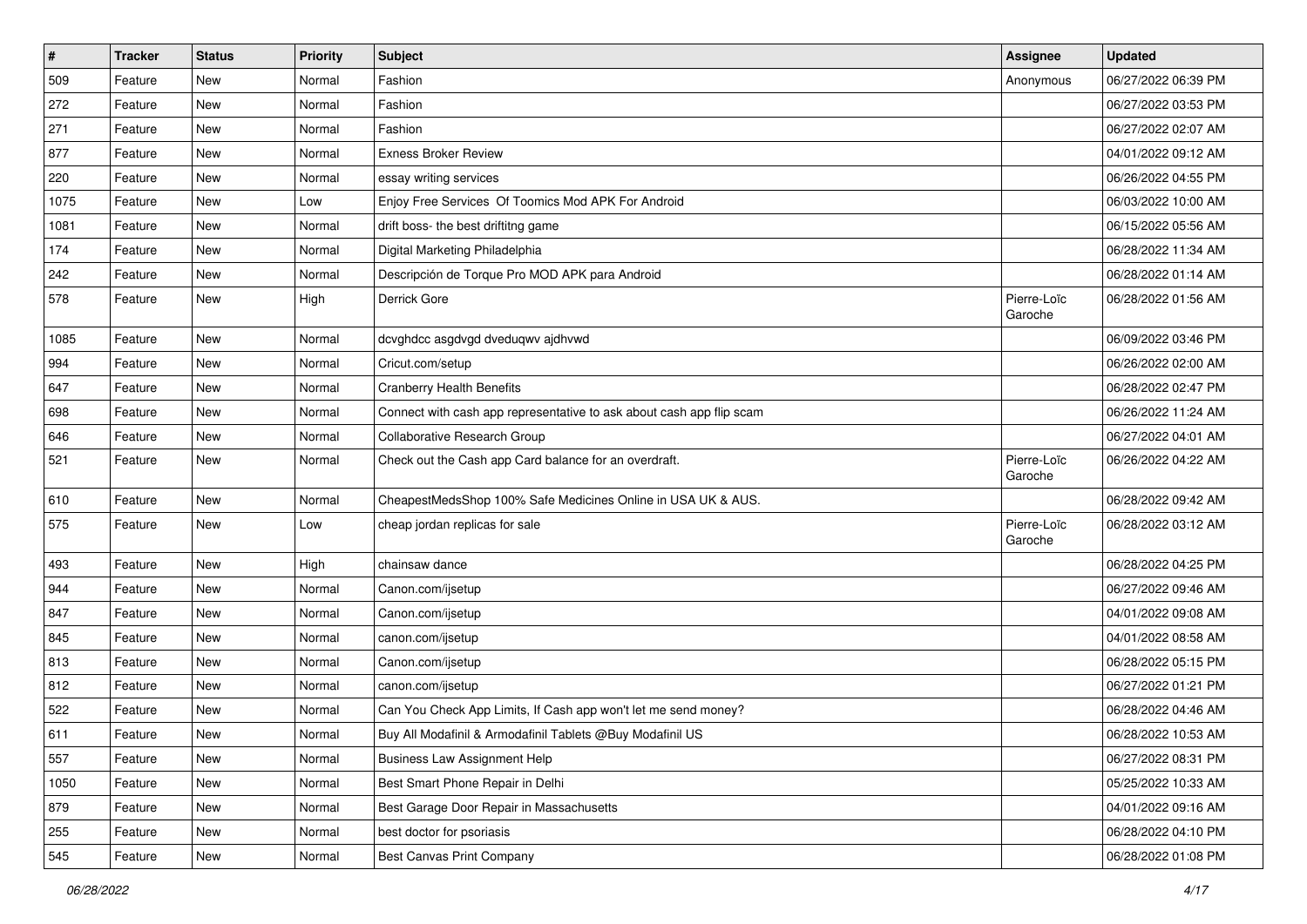| $\vert$ # | <b>Tracker</b> | <b>Status</b> | <b>Priority</b> | <b>Subject</b>                                                  | <b>Assignee</b>        | <b>Updated</b>      |
|-----------|----------------|---------------|-----------------|-----------------------------------------------------------------|------------------------|---------------------|
| 254       | Feature        | New           | Normal          | best ayurvedic treatment for psoriasis                          |                        | 04/01/2022 08:13 AM |
| 216       | Feature        | <b>New</b>    | High            | Barry Keoghan                                                   | Pierre-Loïc<br>Garoche | 06/27/2022 03:26 PM |
| 491       | Feature        | <b>New</b>    | Normal          | Automatically download and paste Reddit wallpapers into Windows |                        | 06/28/2022 03:19 PM |
| 899       | Feature        | <b>New</b>    | Normal          | Application of Optical Fiber Gyroscope                          | Christophe<br>Garion   | 04/02/2022 11:23 AM |
| 896       | Feature        | <b>New</b>    | Normal          | Application of North Finder in Mining Industry                  | Xavier Thirioux        | 04/01/2022 09:49 AM |
| 476       | Feature        | <b>New</b>    | High            | American Airlines Reservations                                  |                        | 06/26/2022 04:14 AM |
| 175       | Feature        | <b>New</b>    | Normal          | All About Cash App Transfer Fail Problems                       |                        | 06/28/2022 11:14 AM |
| 142       | Feature        | <b>New</b>    | Normal          | About ashimary hair                                             |                        | 06/28/2022 02:31 AM |
| 1037      | Feature        | <b>New</b>    | Normal          | 1p lsd                                                          | Christophe<br>Garion   | 05/19/2022 05:25 AM |
| 995       | Feature        | New           | Normal          | "ij.start canon                                                 |                        | 06/27/2022 01:29 PM |
| 170       | Feature        | New           | Normal          | top mba colleges in bangalore                                   |                        | 06/28/2022 10:55 AM |
| 824       | Feature        | <b>New</b>    | Normal          | How to watch Fox News on my Smart TV or similar devices?        | Pierre-Loïc<br>Garoche | 06/27/2022 08:32 PM |
| 823       | Feature        | New           | Normal          | How much does Disney Plus cost?                                 | Pierre-Loïc<br>Garoche | 06/27/2022 04:05 AM |
| 499       | Feature        | <b>New</b>    | Normal          | Discover The Premium Features Of Spotify Mod Apk                |                        | 06/28/2022 02:06 PM |
| 148       | Bug            | <b>New</b>    | Normal          | zxZdfg                                                          |                        | 04/01/2022 08:01 AM |
| 588       | Bug            | <b>New</b>    | Normal          | YouTube Vanced Apk Manager App - Como instalá-lo                |                        | 06/27/2022 05:52 AM |
| 685       | <b>Bug</b>     | <b>New</b>    | Low             | youtube thumbnail downloader                                    | Pierre-Loïc<br>Garoche | 06/28/2022 04:26 AM |
| 503       | Bug            | <b>New</b>    | Normal          | Youtube Premium Apk free download for Android                   |                        | 06/28/2022 02:42 PM |
| 1004      | <b>Bug</b>     | <b>New</b>    | Normal          | you get to pinch and drag a man with a very flexible face       |                        | 05/10/2022 10:59 AM |
| 147       | <b>Bug</b>     | <b>New</b>    | Normal          | xzxafufi                                                        |                        | 04/01/2022 07:54 AM |
| 554       | Bug            | <b>New</b>    | Normal          | XvideoStudio Video Editor APK Free Download on TechToDown       |                        | 06/27/2022 08:59 PM |
| 121       | <b>Bug</b>     | <b>New</b>    | Normal          | xgfhjmghtm                                                      |                        | 04/01/2022 07:56 AM |
| 159       | <b>Bug</b>     | <b>New</b>    | Normal          | xfguih njgkh                                                    |                        | 06/28/2022 04:45 PM |
| 129       | <b>Bug</b>     | <b>New</b>    | Normal          | xcvgbgh                                                         |                        | 06/28/2022 11:10 AM |
| 506       | Bug            | <b>New</b>    | Normal          | www.trendmicro.com/activate                                     |                        | 06/28/2022 10:56 AM |
| 505       | Bug            | <b>New</b>    | Normal          | www.trendmicro.com/activate                                     |                        | 06/28/2022 01:33 PM |
| 705       | Bug            | <b>New</b>    | Normal          | wuxiaworld                                                      |                        | 06/28/2022 06:56 AM |
| 245       | <b>Bug</b>     | <b>New</b>    | Normal          | Write My Essay For Me Cheap                                     |                        | 06/28/2022 07:10 AM |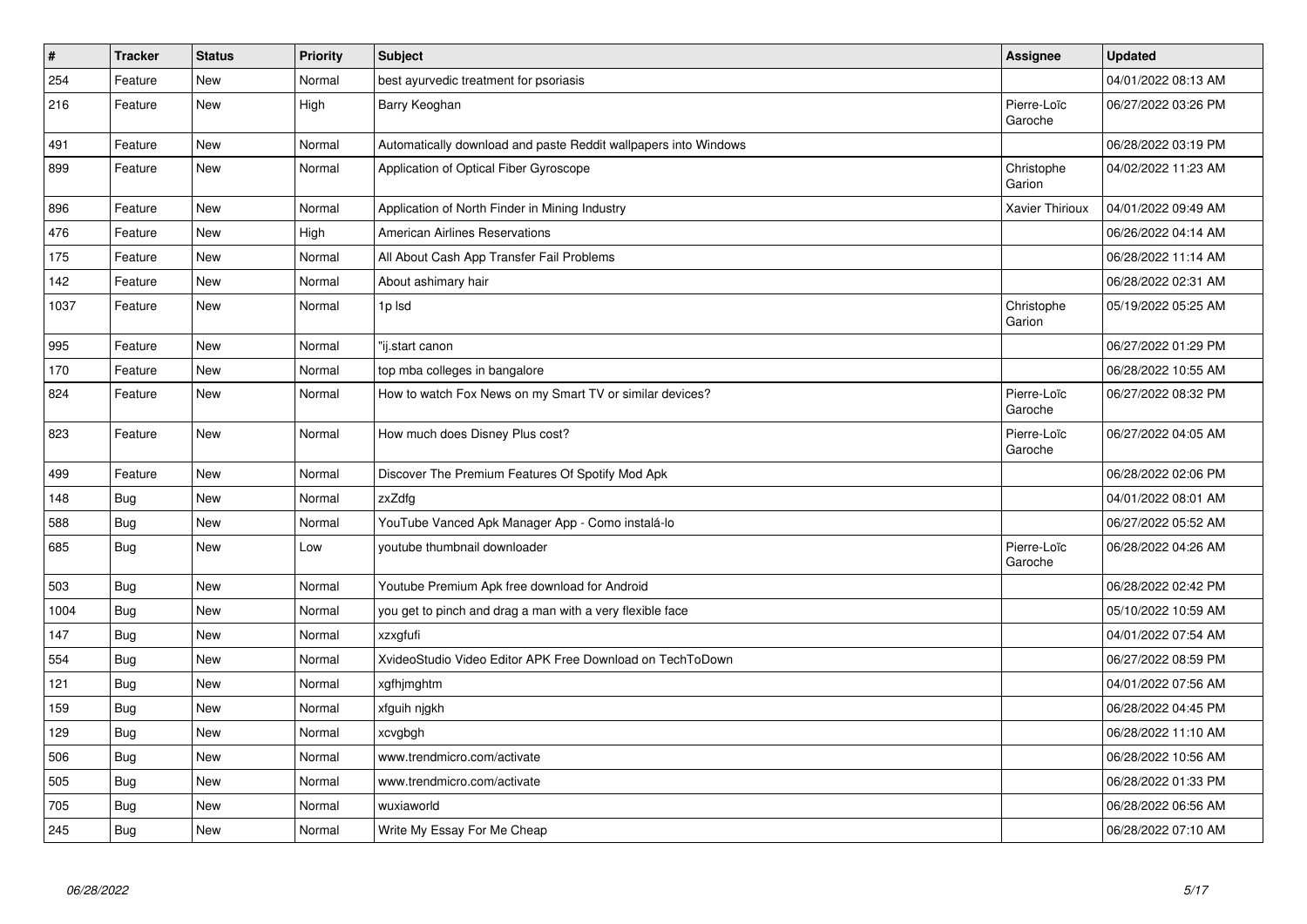| $\vert$ # | <b>Tracker</b> | <b>Status</b> | <b>Priority</b> | <b>Subject</b>                                                             | <b>Assignee</b>        | <b>Updated</b>      |
|-----------|----------------|---------------|-----------------|----------------------------------------------------------------------------|------------------------|---------------------|
| 829       | Bug            | New           | Normal          | Write My Dissertation For Me UK                                            | Pierre-Loïc<br>Garoche | 06/26/2022 04:13 AM |
| 938       | Bug            | <b>New</b>    | Normal          | Would you like to have your own ringtone                                   | Christophe<br>Garion   | 06/26/2022 09:54 PM |
| 699       | Bug            | <b>New</b>    | Normal          | Would you be able to utilize Cash App Twitch?                              |                        | 06/28/2022 03:12 AM |
| 914       | Bug            | <b>New</b>    | Normal          | Wordle: how to play fashion games for free?                                |                        | 04/07/2022 08:30 AM |
| 1027      | Bug            | New           | Normal          | Word hurdle: Viral and Fun Online Game                                     |                        | 06/25/2022 06:13 PM |
| 679       | <b>Bug</b>     | <b>New</b>    | Normal          | Word Finder helps you to play word games better                            |                        | 04/01/2022 09:34 AM |
| 134       | Bug            | <b>New</b>    | Normal          | wisegolfers                                                                |                        | 06/28/2022 12:44 PM |
| 306       | Bug            | <b>New</b>    | Normal          | Window Tinting Services in Norcross GA                                     |                        | 04/01/2022 07:19 AM |
| 296       | Bug            | <b>New</b>    | Normal          | Window Tinting Services in Jonesboro GA                                    |                        | 04/01/2022 07:21 AM |
| 728       | Bug            | <b>New</b>    | Normal          | Will Cash App refund money if scammed? Hitches With Optimum Ease           |                        | 06/26/2022 06:15 AM |
| 538       | Bug            | <b>New</b>    | Normal          | Will cash app refund money if scammed quickly?                             |                        | 06/27/2022 10:25 AM |
| 878       | Bug            | <b>New</b>    | Normal          | Wie ist instazoom hilfreich beim Herunterladen von Instagram-Profilbildern |                        | 04/08/2022 09:28 PM |
| 776       | Bug            | <b>New</b>    | Normal          | Wibargain                                                                  |                        | 06/28/2022 01:57 PM |
| 587       | Bug            | <b>New</b>    | Normal          | Why Picsart Pro Offers Great Features                                      |                        | 06/27/2022 05:28 PM |
| 701       | <b>Bug</b>     | <b>New</b>    | Normal          | Why Law Essay Helper UK is Necessary?                                      |                        | 06/28/2022 08:12 AM |
| 922       | Bug            | <b>New</b>    | Normal          | Why Is The Need For Assignment Writing Services?                           |                        | 06/28/2022 06:59 AM |
| 757       | Bug            | <b>New</b>    | Normal          | Why Is Issue of Car Maintenance so Famous for the Consumers?               |                        | 04/01/2022 09:01 AM |
| 540       | Bug            | <b>New</b>    | Normal          | Why Haven't I Received My Cash App Card? Can I get t the reasons behind it |                        | 06/27/2022 04:54 PM |
| 78        | Bug            | In Progress   | Normal          | Why generate MCDC conditions for constant flows?                           | Pierre-Loïc<br>Garoche | 04/01/2022 08:08 AM |
| 884       | Bug            | New           | Normal          | Why do Subway Surfers popular                                              |                        | 04/01/2022 09:16 AM |
| 880       | Bug            | New           | Normal          | Why do Subway Surfers popular                                              |                        | 04/01/2022 09:16 AM |
| 551       | Bug            | <b>New</b>    | Normal          | Why Do Students Need Online Best Dissertation Writing Services?            |                        | 06/28/2022 03:03 AM |
| 713       | Bug            | <b>New</b>    | High            | Why Cupcake 2048 is a addictive game?                                      | Pierre-Loïc<br>Garoche | 04/01/2022 09:34 AM |
| 208       | <b>Bug</b>     | <b>New</b>    | Normal          | Why Cash app won't let me send money if scammed?                           |                        | 04/01/2022 08:54 AM |
| 188       | Bug            | <b>New</b>    | Normal          | Why are university students buying assignments online?                     | Pierre-Loïc<br>Garoche | 06/28/2022 07:46 AM |
| 707       | <b>Bug</b>     | New           | Normal          | Why Accounting Assignments Are Beneficial For The Students?                | Pierre-Loïc<br>Garoche | 06/28/2022 07:29 AM |
| 1008      | Bug            | <b>New</b>    | Normal          | Who was the first black woman to anchor a newscast?                        |                        | 05/10/2022 03:13 PM |
| 802       | Bug            | New           | Normal          | Who Is an ETL Engineer                                                     |                        | 06/28/2022 02:03 AM |
| 801       | Bug            | New           | Normal          | Who Is an ETL Engineer                                                     |                        | 06/27/2022 12:25 PM |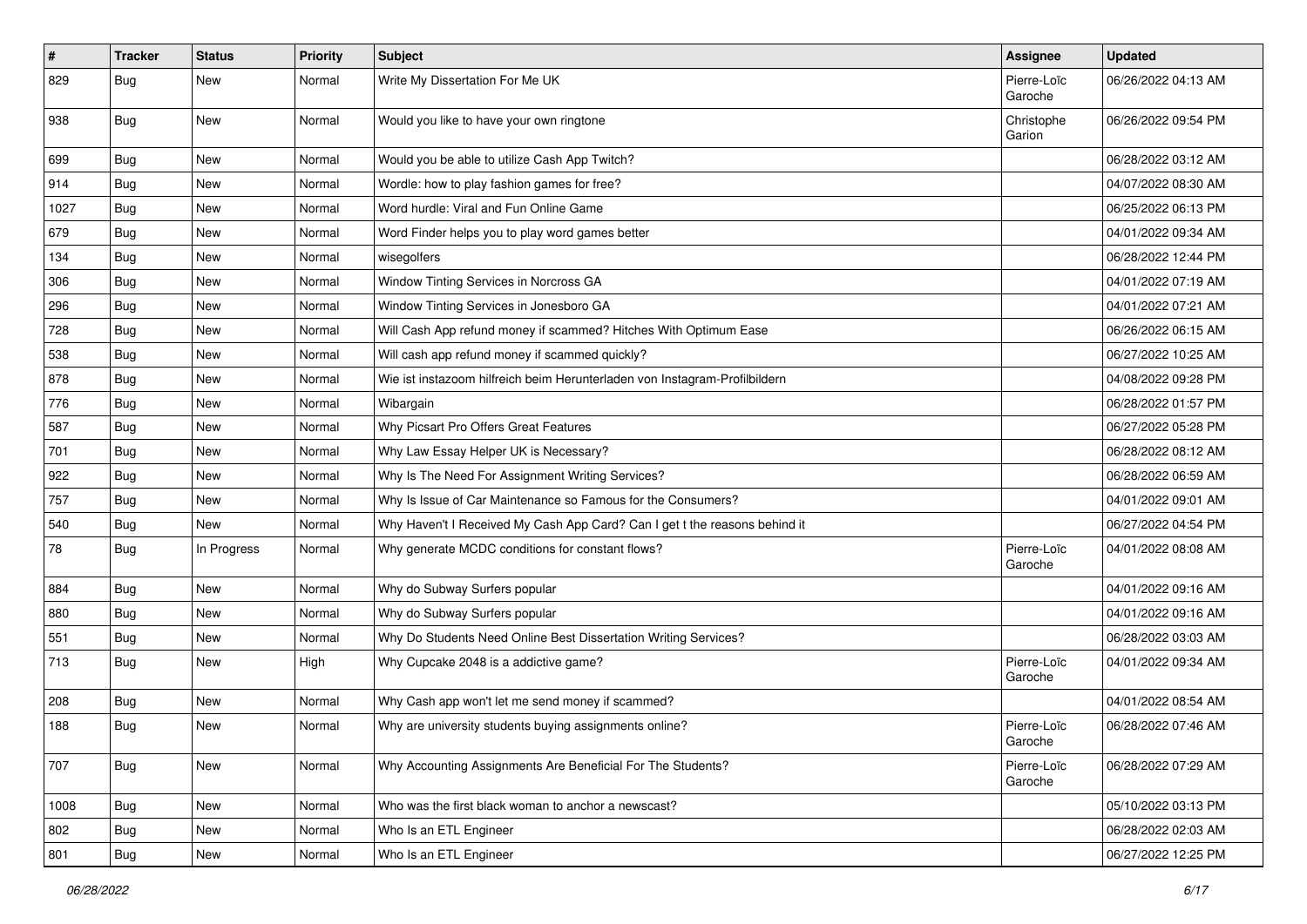| $\pmb{\sharp}$ | <b>Tracker</b> | <b>Status</b> | <b>Priority</b> | <b>Subject</b>                                                             | Assignee               | <b>Updated</b>      |
|----------------|----------------|---------------|-----------------|----------------------------------------------------------------------------|------------------------|---------------------|
| 800            | Bug            | New           | Normal          | Who Is an ETL Engineer                                                     |                        | 06/28/2022 08:48 AM |
| 799            | Bug            | <b>New</b>    | Normal          | Who Is an ETL Engineer                                                     |                        | 06/28/2022 02:51 AM |
| 798            | Bug            | New           | Normal          | Who Is an ETL Engineer                                                     |                        | 06/27/2022 09:48 AM |
| 1123           | Bug            | <b>New</b>    | Normal          | Where To Watch FIFA World Cup 2022                                         |                        | 06/24/2022 03:51 AM |
| 920            | Bug            | <b>New</b>    | Normal          | Where I Can Get Essay Writing Services?                                    |                        | 04/11/2022 08:35 AM |
| 768            | Bug            | <b>New</b>    | Normal          | Where can you buy best jackets online?                                     |                        | 06/26/2022 01:50 PM |
| 300            | Bug            | <b>New</b>    | Normal          | Wheels Powder Coating Services in Norcross GA                              |                        | 04/15/2022 01:45 PM |
| 223            | Bug            | New           | Normal          | WhatsApp Plus: Download, Update and Themes                                 |                        | 06/03/2022 08:07 PM |
| 560            | Bug            | <b>New</b>    | Normal          | Whatsapp Aero - Make Your Phone Auto Connect                               |                        | 04/01/2022 09:28 AM |
| 1094           | Bug            | <b>New</b>    | Normal          | What time does direct deposit hit Cash App?                                |                        | 06/14/2022 03:27 PM |
| 1125           | Bug            | New           | Normal          | What is Wordscapes?                                                        |                        | 06/24/2022 09:05 AM |
| 1043           | Bug            | <b>New</b>    | Normal          | What Is The Right Way To Troubleshoot Cash App Transfer Failed Problems?   |                        | 05/25/2022 01:16 PM |
| 523            | Bug            | <b>New</b>    | Normal          | What Is The Right Google Account Recovery Aid To Regain Account Access?    | Pierre-Loïc<br>Garoche | 06/28/2022 05:17 AM |
| 836            | Bug            | <b>New</b>    | Normal          | What Is The Required Amount To Pay As Cash App Clearance Fee?              |                        | 04/01/2022 09:00 AM |
| 636            | Bug            | New           | Normal          | What is the most popular furniture color?                                  |                        | 06/25/2022 04:57 PM |
| 520            | Bug            | <b>New</b>    | Normal          | What Is The Major Role Of Cash.app/Help and Support Page?                  |                        | 06/28/2022 10:45 AM |
| 569            | Bug            | <b>New</b>    | Normal          | What is the incoming and outgoing mail server for Outlook IMAP settings?   | Pierre-Loïc<br>Garoche | 06/27/2022 02:29 AM |
| 570            | Bug            | New           | Normal          | What is Sutton bank cash app customer service phone number?                | Pierre-Loïc<br>Garoche | 06/28/2022 03:09 PM |
| 580            | Bug            | <b>New</b>    | High            | What is Narrative Essay?                                                   | Christophe<br>Garion   | 06/26/2022 04:49 PM |
| 1105           | Bug            | <b>New</b>    | High            | What is Mahjong online?                                                    |                        | 06/28/2022 03:47 AM |
| 496            | Bug            | New           | Normal          | What is Live NetTV?                                                        |                        | 06/28/2022 03:58 PM |
| 761            | Bug            | New           | Normal          | What is it about basketball that makes it so popular in the United States? | Corentin<br>Lauverjat  | 06/27/2022 08:40 PM |
| 792            | Bug            | <b>New</b>    | Normal          | What is Google Camera Mod?                                                 |                        | 06/27/2022 10:20 AM |
| 853            | Bug            | <b>New</b>    | Normal          | what is dr laser                                                           |                        | 04/01/2022 09:13 AM |
| 585            | Bug            | New           | Normal          | What is cash app help number?                                              |                        | 06/26/2022 06:21 PM |
| 764            | Bug            | <b>New</b>    | Normal          | What is available to see what I can watch HBO Max?                         |                        | 06/28/2022 03:59 AM |
| 279            | <b>Bug</b>     | New           | High            | What is an essential feature of an internal communications app?            |                        | 06/28/2022 03:52 AM |
| 667            | Bug            | New           | Normal          | What Is a Ringtone?                                                        |                        | 06/28/2022 06:00 AM |
| 477            | Bug            | New           | Normal          | What Does Online Coupon Mean?                                              |                        | 06/25/2022 11:15 PM |
| 1112           | <b>Bug</b>     | New           | Normal          | What Cash App Policy Says If Random Person Sent Me Money On Cash App?      |                        | 06/27/2022 02:39 AM |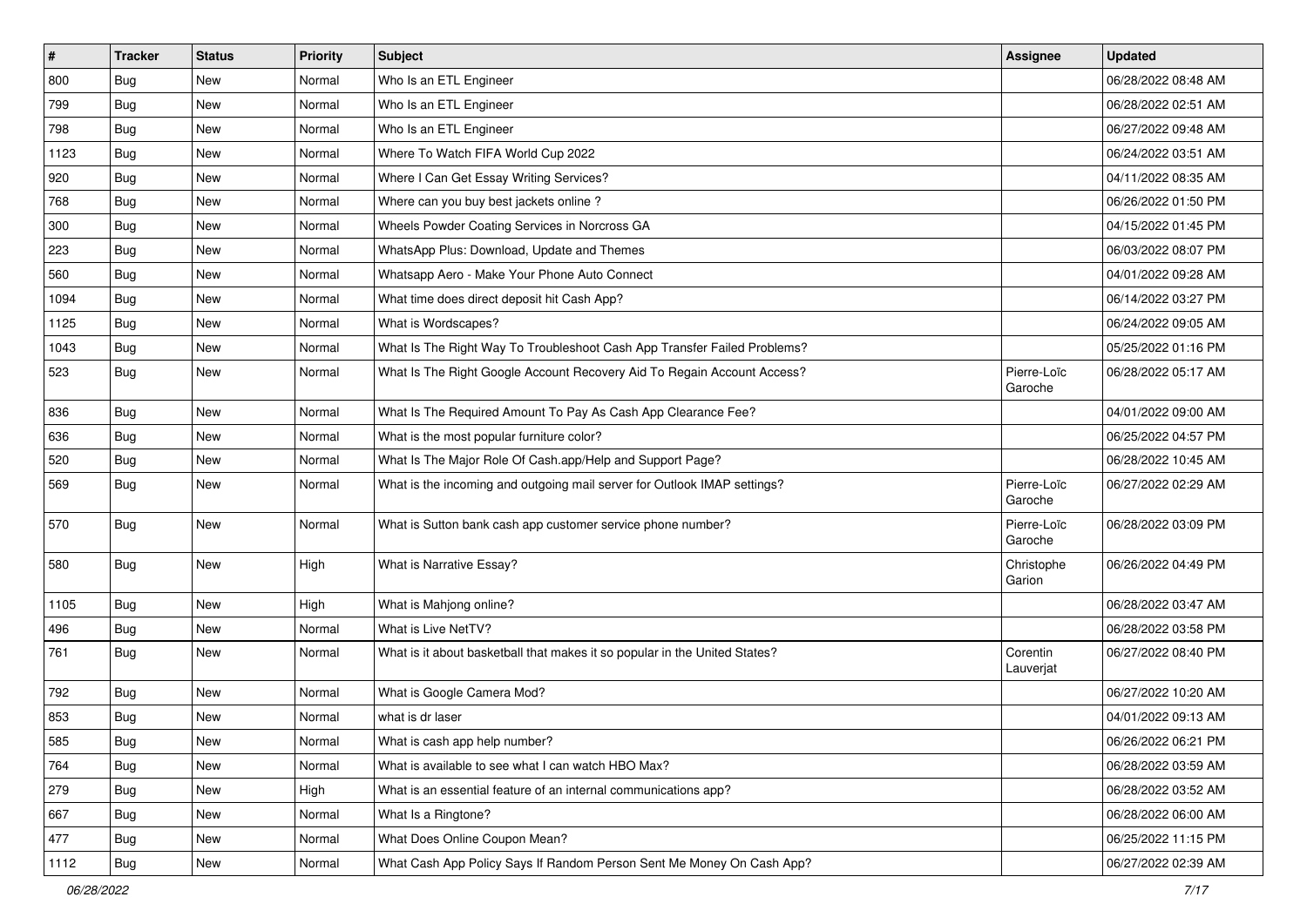| $\pmb{\#}$ | <b>Tracker</b> | <b>Status</b> | <b>Priority</b> | <b>Subject</b>                                                                | <b>Assignee</b>        | <b>Updated</b>      |
|------------|----------------|---------------|-----------------|-------------------------------------------------------------------------------|------------------------|---------------------|
| 1078       | Bug            | New           | Normal          | What Bank Is Cash App On Plaid? Find Clarity And Assistance                   |                        | 06/15/2022 11:56 AM |
| 1010       | Bug            | New           | Normal          | what are the requirements to borrow money from cash app ? cash app borrow app | Pierre-Loïc<br>Garoche | 05/11/2022 09:29 AM |
| 675        | Bug            | New           | Normal          | What Are Smart Tactics To Fix Cash App Transfer Failed Hurdles?               |                        | 06/27/2022 09:51 AM |
| 559        | Bug            | New           | High            | What Are Permission For Applications like Facebook Sending MMS?               |                        | 06/27/2022 08:34 PM |
| 857        | Bug            | New           | Normal          | Welcome to the world of classic retro games                                   |                        | 04/01/2022 09:13 AM |
| 686        | Bug            | New           | Normal          | Welcome To The Most Demandable Mahipalpur Escorts Agency                      |                        | 06/27/2022 03:45 PM |
| 548        | Bug            | <b>New</b>    | Normal          | Web N Logo Design                                                             |                        | 06/28/2022 08:24 AM |
| 542        | Bug            | New           | Normal          | Web N Logo Design                                                             |                        | 06/27/2022 07:02 PM |
| 260        | Bug            | <b>New</b>    | Normal          | Web Design Services Near Me                                                   |                        | 06/26/2022 11:55 AM |
| 555        | Bug            | New           | Normal          | web design development in hyderabad                                           |                        | 06/28/2022 05:01 AM |
| 264        | Bug            | New           | Normal          | We Buy Your Unwanted Car                                                      | Corentin<br>Lauverjat  | 06/28/2022 12:43 AM |
| 658        | Bug            | <b>New</b>    | Normal          | Watermelon Nutrition Facts And Health Benefits                                |                        | 06/28/2022 01:57 AM |
| 314        | Bug            | <b>New</b>    | Normal          | Water Extraction Services in Virginia Beach VA                                |                        | 04/01/2022 07:25 AM |
| 313        | Bug            | <b>New</b>    | Normal          | Water Extraction Services in Virginia Beach VA                                |                        | 06/23/2022 02:14 AM |
| 331        | Bug            | New           | Normal          | Water Extraction Services in Norfolk VA                                       |                        | 06/28/2022 06:48 AM |
| 346        | Bug            | New           | Normal          | Water Extraction Services in Chesapeake VA                                    |                        | 04/01/2022 07:15 AM |
| 974        | Bug            | New           | Normal          | Watch NCAA Football Live Streaming Free                                       |                        | 06/26/2022 05:33 PM |
| 969        | Bug            | New           | Normal          | Watch NCAA Football Live Match Free                                           |                        | 06/28/2022 01:31 PM |
| 584        | Bug            | New           | Normal          | Want the cash app customer service number to check balance?                   |                        | 06/28/2022 01:53 AM |
| 1036       | Bug            | New           | Normal          | <b>VPS Material</b>                                                           |                        | 05/18/2022 09:34 PM |
| 981        | Bug            | <b>New</b>    | Normal          | VidMate Mod APK                                                               |                        | 06/28/2022 11:24 AM |
| 620        | Bug            | New           | Normal          | Viagra Meds: Fastest & Quick Delivery On Your Doorstep - USA                  |                        | 06/28/2022 04:33 AM |
| 607        | Bug            | <b>New</b>    | Normal          | Vex 5                                                                         |                        | 06/27/2022 11:24 PM |
| 722        | Bug            | New           | Normal          | Vergrößern Sie Instagram-Fotos mit instazoom                                  | Christophe<br>Garion   | 06/28/2022 07:21 AM |
| 292        | Bug            | New           | Normal          | Venmo to Cash App Transfer Of Money- Explore Here                             |                        | 06/28/2022 04:32 PM |
| 1001       | <b>Bug</b>     | New           | Normal          | Venmo Keep Saying Error?                                                      |                        | 06/27/2022 02:20 AM |
| 301        | Bug            | New           | Normal          | Vehicle Electronics Services in Norcross GA                                   |                        | 04/01/2022 07:18 AM |
| 125        | Bug            | New           | Normal          | vbvnm                                                                         |                        | 04/01/2022 07:55 AM |
| 624        | Bug            | New           | Normal          | Use go with the Driving Directions for your go                                |                        | 06/21/2022 04:54 AM |
| 153        | <b>Bug</b>     | New           | Normal          | urgent loan online                                                            | Christophe<br>Garion   | 06/28/2022 12:49 AM |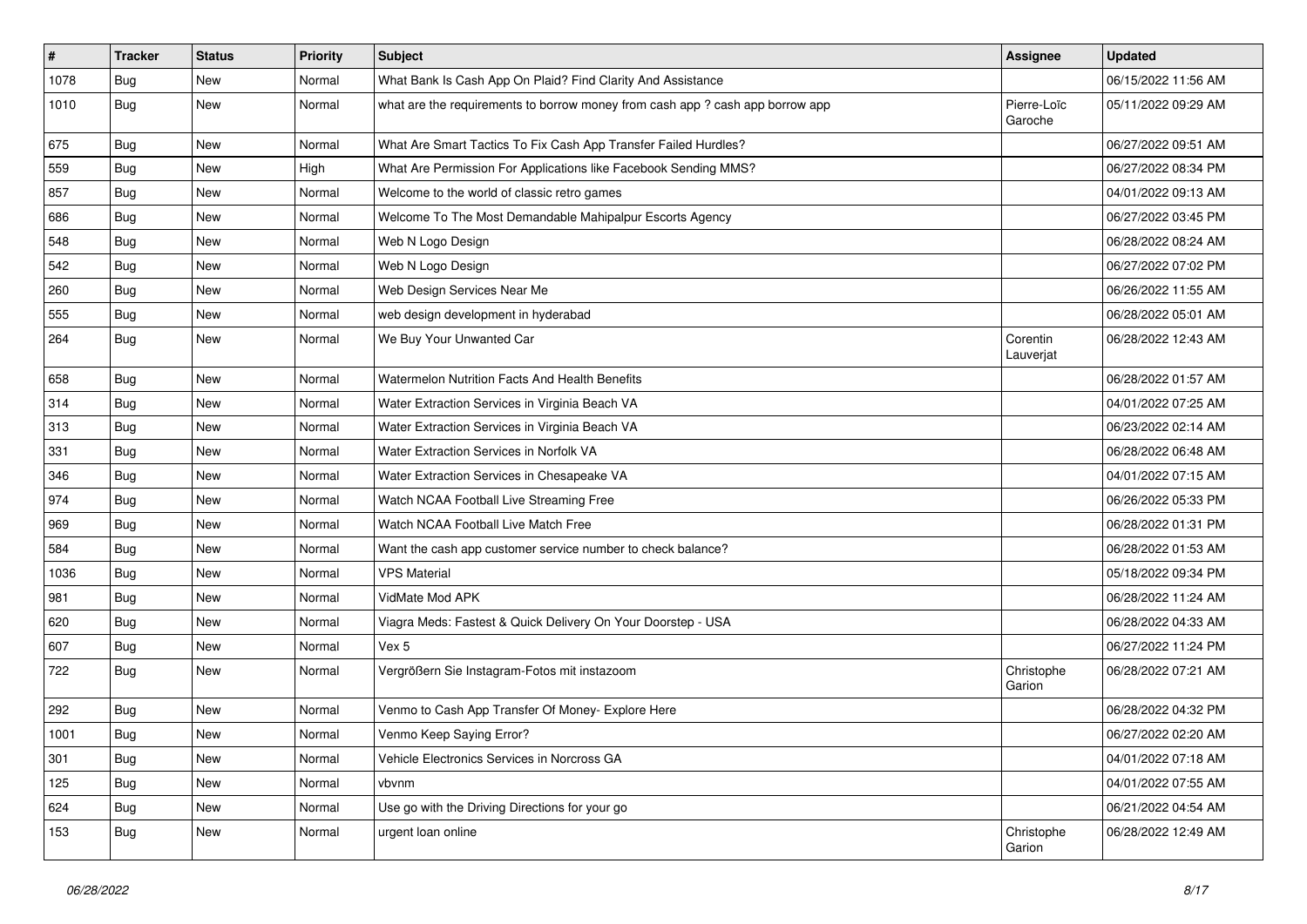| #    | <b>Tracker</b> | <b>Status</b> | <b>Priority</b> | <b>Subject</b>                                                                   | Assignee             | <b>Updated</b>      |
|------|----------------|---------------|-----------------|----------------------------------------------------------------------------------|----------------------|---------------------|
| 464  | Bug            | New           | Normal          | Upholstery Cleaning Westchester MA                                               |                      | 06/28/2022 11:39 AM |
| 440  | Bug            | <b>New</b>    | Normal          | Upholstery Cleaning Watertown MA                                                 |                      | 04/01/2022 07:49 AM |
| 415  | Bug            | New           | Normal          | Upholstery Cleaning Somerville MA                                                |                      | 04/01/2022 07:48 AM |
| 324  | Bug            | <b>New</b>    | Normal          | Upholstery Cleaning Services in Virginia Beach VA                                |                      | 04/01/2022 07:26 AM |
| 339  | <b>Bug</b>     | <b>New</b>    | Normal          | Upholstery Cleaning Services in Norfolk VA                                       |                      | 06/17/2022 04:36 AM |
| 355  | Bug            | New           | Normal          | Upholstery Cleaning Services in Chesapeake VA                                    |                      | 04/01/2022 07:14 AM |
| 448  | Bug            | New           | Normal          | Upholstery Cleaning Quincy MA                                                    |                      | 04/01/2022 07:48 AM |
| 432  | <b>Bug</b>     | New           | Normal          | Upholstery Cleaning Newton MA                                                    |                      | 04/01/2022 07:50 AM |
| 456  | Bug            | <b>New</b>    | Normal          | Upholstery Cleaning Medford MA                                                   |                      | 04/01/2022 07:28 AM |
| 423  | Bug            | <b>New</b>    | Normal          | Upholstery Cleaning Brookline MA                                                 |                      | 04/01/2022 07:46 AM |
| 407  | Bug            | New           | Normal          | Upholstery Cleaning Boston MA                                                    |                      | 04/01/2022 07:47 AM |
| 472  | <b>Bug</b>     | New           | Normal          | Upholstery Cleaning Arlington MA                                                 |                      | 04/01/2022 07:31 AM |
| 513  | Bug            | <b>New</b>    | Normal          | Unlock cash app account using the easy steps:                                    | Anonymous            | 06/28/2022 08:44 AM |
| 490  | Bug            | <b>New</b>    | Normal          | Unlock cash app account by getting quick solutions from the technical executives |                      | 06/28/2022 03:42 AM |
| 598  | <b>Bug</b>     | New           | Normal          | Universo s / f Download                                                          |                      | 06/25/2022 03:38 PM |
| 597  | Bug            | New           | Normal          | Universo s / f Download                                                          |                      | 06/28/2022 03:36 AM |
| 772  | Bug            | New           | Normal          | united airlines baggage policy                                                   |                      | 06/27/2022 10:53 PM |
| 771  | Bug            | <b>New</b>    | Normal          | united airlines baggage policy                                                   |                      | 06/26/2022 07:19 AM |
| 1093 | <b>Bug</b>     | New           | Normal          | Uniswap Exchange                                                                 | Christophe<br>Garion | 06/14/2022 11:55 AM |
| 563  | Bug            | <b>New</b>    | Normal          | Understanding the Difference Between Free and Paid Mod Apks                      |                      | 06/28/2022 06:51 AM |
| 484  | <b>Bug</b>     | <b>New</b>    | Normal          | UK best essay writing service                                                    |                      | 06/27/2022 02:01 PM |
| 483  | Bug            | <b>New</b>    | Normal          | UK best essay writing service                                                    |                      | 06/28/2022 01:35 AM |
| 200  | Bug            | New           | Normal          | uiopilo                                                                          |                      | 06/28/2022 12:33 AM |
| 168  | Bug            | New           | Normal          | UFC 256 Live Stream Online                                                       |                      | 06/28/2022 08:44 AM |
| 113  | Bug            | <b>New</b>    | Normal          | ufc 254 live                                                                     |                      | 06/27/2022 08:54 AM |
| 495  | Bug            | New           | Normal          | Twitch Clip Downloader Download Twitch Clips Online 2021                         |                      | 06/28/2022 01:38 AM |
| 661  | Bug            | New           | Normal          | Turbo VPN MOD APK Download                                                       |                      | 06/27/2022 07:18 PM |
| 1084 | <b>Bug</b>     | New           | Normal          | <b>Trippie Redd</b>                                                              |                      | 06/11/2022 09:05 AM |
| 131  | <b>Bug</b>     | New           | Normal          | triokids                                                                         |                      | 04/01/2022 07:54 AM |
| 178  | <b>Bug</b>     | New           | Normal          | transparent lace wigs                                                            |                      | 06/27/2022 11:04 PM |
| 514  | Bug            | New           | Normal          | Trans-Caribbean                                                                  |                      | 06/28/2022 11:08 AM |
| 909  | <b>Bug</b>     | New           | Normal          | Toca Life World APK                                                              |                      | 04/06/2022 04:52 AM |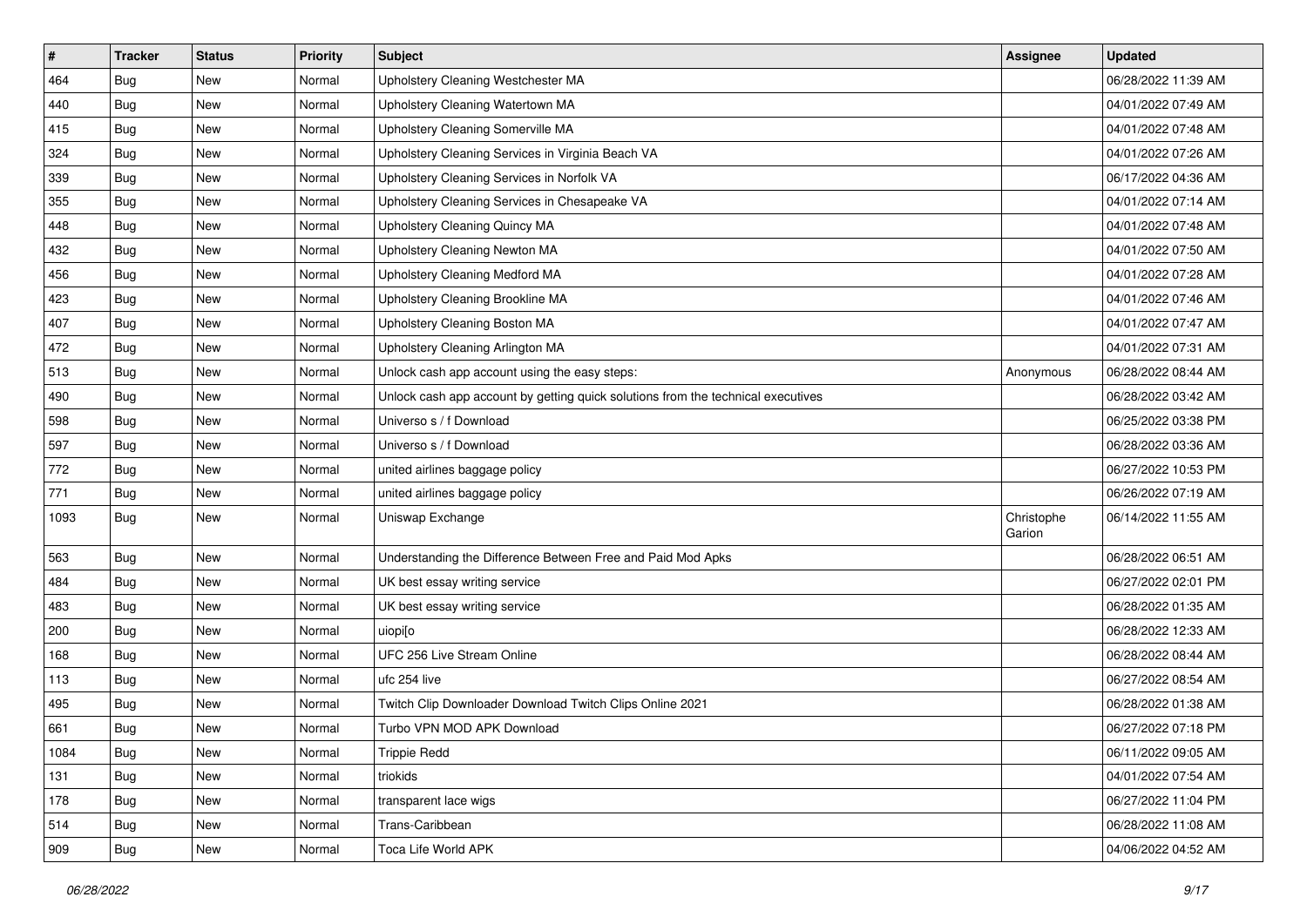| $\vert$ # | <b>Tracker</b> | <b>Status</b> | <b>Priority</b> | <b>Subject</b>                                                                                          | <b>Assignee</b>        | <b>Updated</b>      |
|-----------|----------------|---------------|-----------------|---------------------------------------------------------------------------------------------------------|------------------------|---------------------|
| 908       | <b>Bug</b>     | New           | Normal          | Toca Life World APK                                                                                     |                        | 04/06/2022 03:18 AM |
| 844       | Bug            | New           | Normal          | To know Chime Routing Number call on the helpline number                                                |                        | 04/01/2022 08:58 AM |
| 837       | Bug            | New           | Normal          | To Create An Instagram Story                                                                            | Pierre-Loïc<br>Garoche | 04/01/2022 08:58 AM |
| 1114      | Bug            | New           | Normal          | To control the car, all you must do is click to go left or right and release the button to go straight. |                        | 06/28/2022 11:16 AM |
| 712       | <b>Bug</b>     | New           | Normal          | Tips and Tricks                                                                                         |                        | 06/28/2022 02:40 AM |
| 321       | <b>Bug</b>     | New           | Normal          | Tile & Grout Cleaning Services in Virginia Beach VA                                                     |                        | 06/28/2022 11:31 AM |
| 336       | Bug            | <b>New</b>    | Normal          | Tile & Grout Cleaning Services in Norfolk VA                                                            |                        | 06/28/2022 04:21 PM |
| 352       | <b>Bug</b>     | New           | Normal          | Tile & Grout Cleaning Services in Chesapeake VA                                                         |                        | 06/27/2022 06:39 PM |
| 945       | <b>Bug</b>     | New           | Normal          | TikTok 18 Mod Apk For Your Android                                                                      |                        | 04/13/2022 09:32 AM |
| 529       | Bug            | New           | Normal          | Thop TV APK - Free Download for Android                                                                 |                        | 06/28/2022 11:37 AM |
| 642       | <b>Bug</b>     | New           | Normal          | thong tin thoi tiet ngay hom nay                                                                        |                        | 06/27/2022 10:03 AM |
| 645       | Bug            | New           | Normal          | thong tin chinh xac nhat hom nay                                                                        |                        | 06/28/2022 02:48 PM |
| 639       | <b>Bug</b>     | New           | Normal          | thong tin chinh xac                                                                                     |                        | 06/28/2022 04:07 PM |
| 743       | <b>Bug</b>     | New           | Normal          | They promote 'pixel art' contests and a 'game jam' related to the work and figure of Carlos Casares     |                        | 06/28/2022 12:04 PM |
| 1065      | <b>Bug</b>     | New           | Normal          | The top foreign language training game in 2022                                                          |                        | 06/07/2022 04:05 AM |
| 891       | <b>Bug</b>     | <b>New</b>    | Normal          | The most interesting game today, have you tried it?                                                     |                        | 04/01/2022 09:17 AM |
| 512       | Bug            | New           | Normal          | The Importance Of Using Custom Writing Services                                                         |                        | 06/27/2022 07:52 PM |
| 672       | <b>Bug</b>     | New           | Normal          | The easiest way to delete ringtones on iPhone                                                           |                        | 06/27/2022 03:38 AM |
| 1033      | <b>Bug</b>     | New           | Normal          | The best slope 2 online games to play right now                                                         |                        | 05/17/2022 10:55 AM |
| 723       | Bug            | New           | High            | The best horror game in 2021                                                                            | Christophe<br>Garion   | 06/28/2022 07:06 AM |
| 674       | Bug            | New           | Normal          | The best game in 2021                                                                                   | Pierre-Loïc<br>Garoche | 06/28/2022 03:17 PM |
| 1028      | Bug            | New           | Normal          | The Best Free Online Game to Play with Friends                                                          |                        | 05/16/2022 05:00 AM |
| 625       | Bug            | New           | Normal          | The best free online driving directions tool                                                            |                        | 04/01/2022 09:28 AM |
| 930       | <b>Bug</b>     | New           | Normal          | The best free games online                                                                              |                        | 04/12/2022 09:05 AM |
| 932       | <b>Bug</b>     | New           | Normal          | The best epic, long-playing PC games will consume days of your life.                                    |                        | 05/15/2022 07:44 PM |
| 749       | Bug            | New           | Normal          | The Best Bubble Shooter Game for Android                                                                |                        | 06/26/2022 12:12 PM |
| 221       | <b>Bug</b>     | New           | Normal          | The Best APk                                                                                            |                        | 04/01/2022 08:49 AM |
| 246       | <b>Bug</b>     | New           | Normal          | The Beast App                                                                                           |                        | 06/28/2022 09:31 AM |
| 970       | Bug            | New           | Normal          | The Amount Of Time Does Cash App Direct Deposit Time Take?                                              |                        | 06/26/2022 07:32 PM |
| 1040      | Bug            | New           | Normal          | thabet                                                                                                  |                        | 05/19/2022 08:05 PM |
| 482       | Bug            | New           | Normal          | <b>Text Window</b>                                                                                      |                        | 06/28/2022 01:42 PM |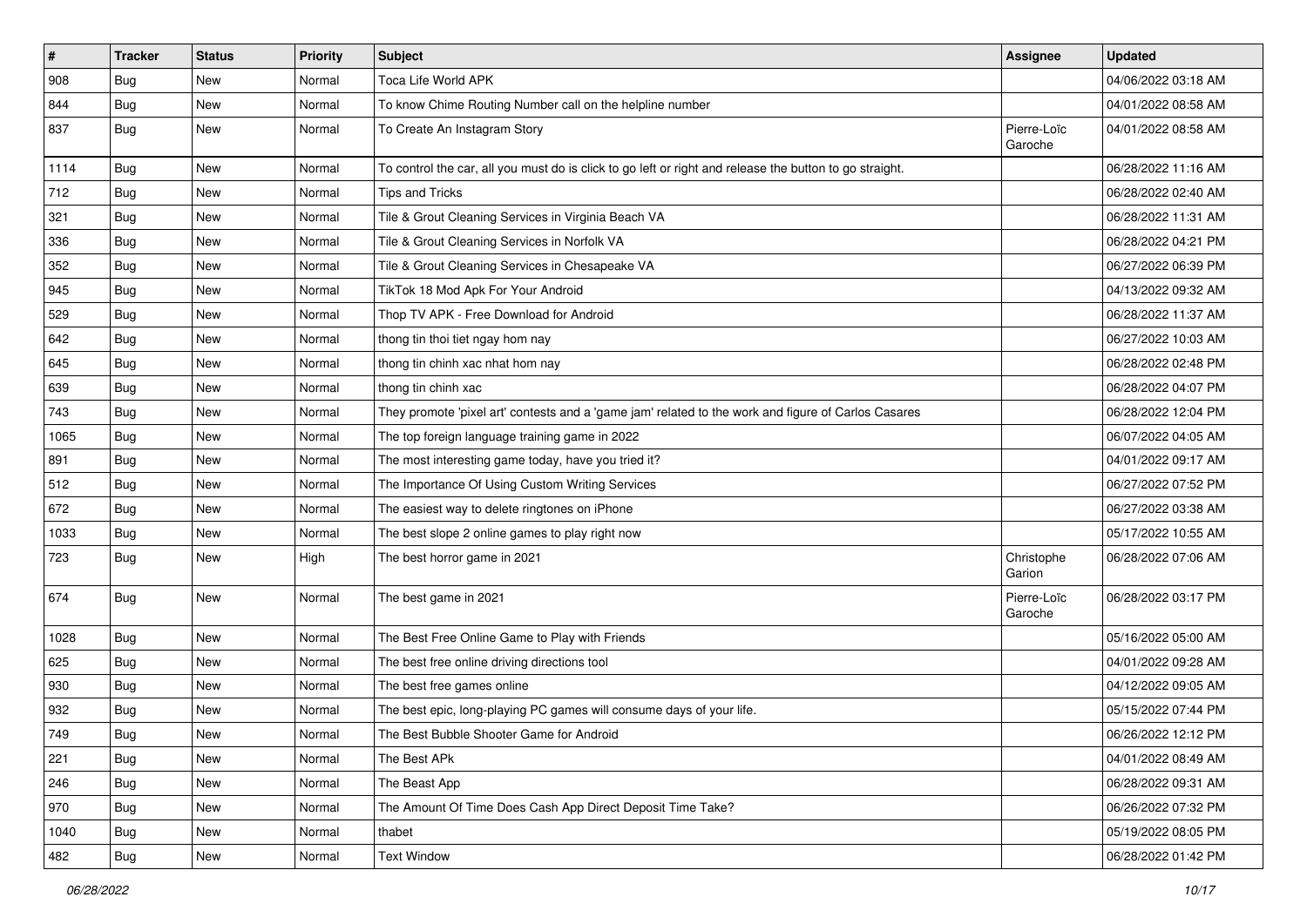| #    | <b>Tracker</b> | <b>Status</b> | <b>Priority</b> | <b>Subject</b>                                                     | <b>Assignee</b>        | <b>Updated</b>      |
|------|----------------|---------------|-----------------|--------------------------------------------------------------------|------------------------|---------------------|
| 498  | <b>Bug</b>     | New           | Normal          | Téléchargeur SoundCloud : SoundCloud en Mp3                        | Christophe<br>Garion   | 06/28/2022 03:54 AM |
| 961  | Bug            | New           | Normal          | TeaTv is an Android                                                |                        | 06/26/2022 02:02 PM |
| 644  | Bug            | New           | Normal          | <b>TeaTV App Review</b>                                            |                        | 06/27/2022 11:47 AM |
| 664  | Bug            | <b>New</b>    | Normal          | Tea TV Apk Download - The Best Way to Watch Movies Offline         |                        | 06/28/2022 04:09 PM |
| 691  | <b>Bug</b>     | New           | Normal          | tea garden dublin                                                  |                        | 04/01/2022 09:31 AM |
| 926  | Bug            | New           | Normal          | tavor 7                                                            |                        | 06/22/2022 05:08 PM |
| 925  | Bug            | New           | Normal          | tavor 7                                                            |                        | 06/15/2022 03:45 AM |
| 710  | <b>Bug</b>     | New           | Normal          | Take Necessary Assistance If You Are Unable Activate Cash App Card |                        | 06/25/2022 09:26 PM |
| 1000 | <b>Bug</b>     | New           | Normal          | Super easy way to zoom photos and upload to Instagram              | Christophe<br>Garion   | 05/07/2022 11:06 AM |
| 1120 | Bug            | New           | Normal          | Summary of 5 best coloring apps on phones                          |                        | 06/26/2022 11:32 AM |
| 1011 | Bug            | <b>New</b>    | Normal          | Summary of 10 best coloring apps on phones                         |                        | 05/11/2022 10:58 AM |
| 140  | Bug            | New           | Normal          | sugarbalanceusa                                                    |                        | 06/28/2022 12:05 AM |
| 319  | Bug            | <b>New</b>    | Normal          | Steam Cleaning Services in Virginia Beach VA                       |                        | 04/01/2022 07:27 AM |
| 334  | Bug            | New           | Normal          | Steam Cleaning Services in Norfolk VA                              |                        | 04/01/2022 07:25 AM |
| 349  | Bug            | New           | Normal          | Steam Cleaning Services in Chesapeake VA                           |                        | 04/01/2022 07:14 AM |
| 309  | Bug            | <b>New</b>    | Normal          | Stain Removal Services in Virginia Beach VA                        |                        | 04/01/2022 07:19 AM |
| 327  | Bug            | New           | Normal          | Stain Removal Services in Norfolk VA                               |                        | 04/01/2022 07:26 AM |
| 342  | Bug            | <b>New</b>    | Normal          | Stain Removal Services in Chesapeake VA                            |                        | 04/01/2022 07:22 AM |
| 312  | Bug            | New           | Normal          | Stain Protection Services in Virginia Beach VA                     |                        | 06/28/2022 02:57 PM |
| 330  | Bug            | <b>New</b>    | Normal          | Stain Protection Services in Norfolk VA                            |                        | 04/01/2022 07:26 AM |
| 345  | Bug            | <b>New</b>    | Normal          | Stain Protection Services in Chesapeake VA                         |                        | 06/28/2022 06:52 AM |
| 814  | <b>Bug</b>     | New           | Normal          | Stage Fright Cure                                                  | Pierre-Loïc<br>Garoche | 06/28/2022 12:31 AM |
| 773  | Bug            | New           | Normal          | Spades - Play online free                                          |                        | 06/28/2022 12:26 PM |
| 526  | Bug            | New           | Normal          | Soundcloud to mp3 converter - Download Soundcloud songs            |                        | 06/27/2022 01:55 PM |
| 869  | <b>Bug</b>     | New           | Normal          | Sonnerie Post Malone 2022                                          |                        | 04/13/2022 11:05 AM |
| 718  | Bug            | New           | High            | Solve Complex Accounting Assignments                               | Hamza<br>Bourbouh      | 06/27/2022 08:38 PM |
| 222  | Bug            | New           | Normal          | Social Profile links                                               |                        | 06/27/2022 01:15 PM |
| 1048 | Bug            | New           | Normal          | So zeigen Sie ein Instagram-Profilbild an und vergrößern es        |                        | 05/25/2022 06:56 AM |
| 992  | Bug            | New           | Normal          | So vergrößern Sie Ihr Instagram-Profilbild                         |                        | 06/26/2022 11:29 PM |
| 576  | <b>Bug</b>     | New           | Normal          | So laden Sie ein Instagram-Bild herunter                           |                        | 06/28/2022 01:51 PM |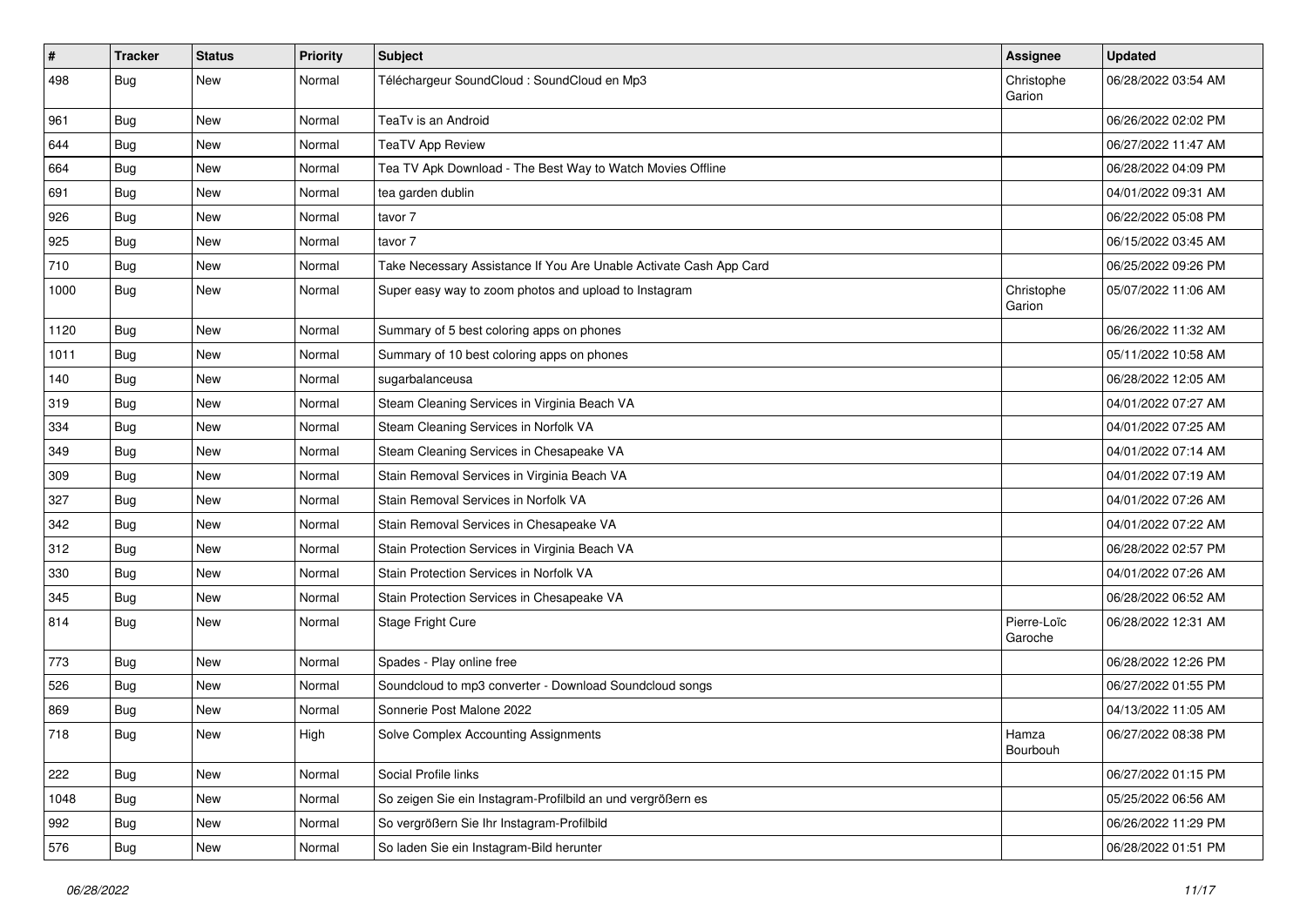| $\vert$ # | <b>Tracker</b> | <b>Status</b> | <b>Priority</b> | <b>Subject</b>                                                                       | <b>Assignee</b>        | <b>Updated</b>      |
|-----------|----------------|---------------|-----------------|--------------------------------------------------------------------------------------|------------------------|---------------------|
| 1018      | <b>Bug</b>     | New           | Normal          | So erhalten Sie ein kostenloses Hörbuch                                              |                        | 06/28/2022 10:39 AM |
| 136       | Bug            | <b>New</b>    | Normal          | snappow                                                                              |                        | 06/28/2022 06:05 AM |
| 809       | Bug            | New           | Normal          | Smash Karts - immerse yourself in the exciting race                                  |                        | 06/28/2022 09:57 AM |
| 897       | Bug            | New           | Normal          | Slot Pulsa Pragmatic Play                                                            | <b>Xavier Thirioux</b> | 04/01/2022 12:08 PM |
| 1110      | <b>Bug</b>     | <b>New</b>    | Normal          | Six Guns Mod Apk Answers Your Questions                                              | Pierre-Loïc<br>Garoche | 06/20/2022 04:42 AM |
| 1108      | Bug            | New           | Normal          | Six Guns Mod Apk Answers Your Questions                                              |                        | 06/26/2022 06:26 PM |
| 808       | Bug            | New           | Normal          | Sinnvolle Guten-Morgen-Grüße                                                         |                        | 06/28/2022 09:47 AM |
| 567       | <b>Bug</b>     | New           | Normal          | Singapore assignment help                                                            |                        | 06/28/2022 04:12 AM |
| 72        | <b>Bug</b>     | New           | Normal          | Simulinkd does not match Lustre using EMF backend when using nested Merge expression | Pierre-Loïc<br>Garoche | 04/01/2022 08:06 AM |
| 500       | <b>Bug</b>     | New           | Normal          | Simply contact the technical team, to find the solution to cash app refund problems. | Pierre-Loïc<br>Garoche | 06/28/2022 08:00 AM |
| 898       | Bug            | New           | Normal          | Shadow Fight 2 Mod APK                                                               |                        | 04/02/2022 09:17 AM |
| 652       | Bug            | New           | Normal          | Sesame Health Benefits                                                               |                        | 06/28/2022 03:01 AM |
| 1055      | <b>Bug</b>     | New           | Normal          | seo apk                                                                              | Pierre-Loïc<br>Garoche | 05/27/2022 06:23 AM |
| 197       | Bug            | New           | Normal          | SBL JABORANDI PLUS HAIR OIL - COMPLETE SCALP CARE (100ML)                            |                        | 06/28/2022 02:47 PM |
| 199       | Bug            | New           | Normal          | SBL CLEARSTONE DROPS (30ML)                                                          |                        | 04/01/2022 08:23 AM |
| 252       | Bug            | New           | Normal          | Samsung U600 - Is Essential Business And Personal Phone                              |                        | 04/04/2022 04:45 AM |
| 791       | Bug            | <b>New</b>    | Normal          | Samsnung TV Plus is not working                                                      |                        | 04/01/2022 09:03 AM |
| 651       | <b>Bug</b>     | New           | Normal          | Salmon Health Benefits                                                               |                        | 06/28/2022 03:15 PM |
| 638       | Bug            | New           | Normal          | Run 3 game                                                                           |                        | 06/26/2022 06:31 AM |
| 322       | <b>Bug</b>     | New           | Normal          | Rug Cleaning Services in Virginia Beach VA                                           |                        | 04/01/2022 07:26 AM |
| 337       | <b>Bug</b>     | New           | Normal          | Rug Cleaning Services in Norfolk VA                                                  |                        | 04/01/2022 07:23 AM |
| 353       | Bug            | <b>New</b>    | Normal          | Rug Cleaning Services in Chesapeake VA                                               |                        | 04/01/2022 07:14 AM |
| 160       | <b>Bug</b>     | New           | Normal          | rtyuiv wbhyu                                                                         |                        | 04/01/2022 07:56 AM |
| 261       | <b>Bug</b>     | New           | Normal          | Ringtone Downloads - Easy Ways Come Up With Your Own Ringtones                       |                        | 06/28/2022 09:31 AM |
| 595       | <b>Bug</b>     | New           | Normal          | RFM Online - une révolution dans la gestion de l'identité numérique                  |                        | 06/27/2022 11:06 PM |
| 250       | <b>Bug</b>     | New           | Normal          | Reviews of phone ringtones                                                           |                        | 06/27/2022 07:29 AM |
| 804       | Bug            | New           | Normal          | Review                                                                               |                        | 06/27/2022 08:38 PM |
| 471       | Bug            | New           | Normal          | Residential Floor Cleaning Westchester MA                                            |                        | 06/28/2022 12:23 PM |
| 447       | <b>Bug</b>     | New           | Normal          | Residential Floor Cleaning Watertown MA                                              |                        | 04/01/2022 07:49 AM |
| 422       | <b>Bug</b>     | New           | Normal          | Residential Floor Cleaning Somerville MA                                             |                        | 04/01/2022 07:46 AM |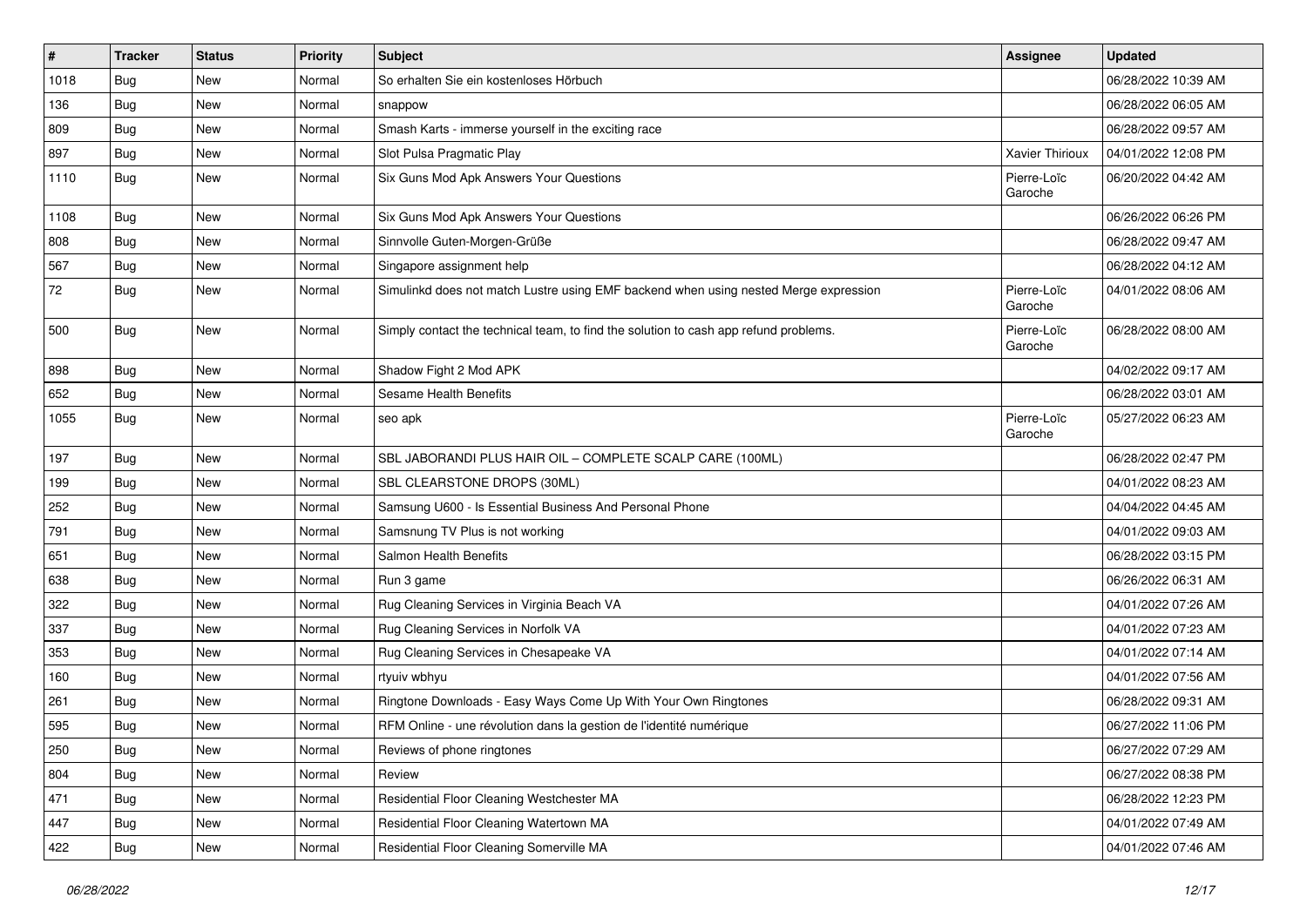| $\pmb{\#}$ | <b>Tracker</b> | <b>Status</b> | <b>Priority</b> | <b>Subject</b>                                                              | <b>Assignee</b>        | <b>Updated</b>      |
|------------|----------------|---------------|-----------------|-----------------------------------------------------------------------------|------------------------|---------------------|
| 455        | Bug            | New           | Normal          | Residential Floor Cleaning Quincy MA                                        |                        | 04/01/2022 07:38 AM |
| 439        | Bug            | <b>New</b>    | Normal          | Residential Floor Cleaning Newton MA                                        |                        | 04/01/2022 07:49 AM |
| 463        | Bug            | New           | Normal          | Residential Floor Cleaning Medford MA                                       |                        | 04/01/2022 07:32 AM |
| 431        | Bug            | New           | Normal          | Residential Floor Cleaning Brookline MA                                     |                        | 04/01/2022 07:50 AM |
| 414        | Bug            | <b>New</b>    | Normal          | Residential Floor Cleaning Boston MA                                        |                        | 04/01/2022 07:46 AM |
| 1082       | Bug            | New           | Normal          | Reset chime bank password without phone number                              |                        | 06/15/2022 11:56 AM |
| 139        | Bug            | <b>New</b>    | Normal          | relseo                                                                      |                        | 06/28/2022 03:43 PM |
| 695        | Bug            | New           | Normal          | Refer Listas IPTV Apk                                                       |                        | 06/27/2022 05:13 PM |
| 875        | Bug            | New           | Normal          | Red ball game                                                               |                        | 04/01/2022 09:15 AM |
| 704        | Bug            | <b>New</b>    | Normal          | Reach support team of Chime Customer Service for instant help               |                        | 06/28/2022 04:57 AM |
| 917        | Bug            | New           | Normal          | Random Person Sent Me Money on Cash App-find solution?                      |                        | 04/09/2022 12:32 PM |
| 549        | Bug            | <b>New</b>    | Normal          | Radio Luisteren                                                             |                        | 06/28/2022 05:11 PM |
| 1096       | Bug            | New           | Normal          | Race and experience new life.                                               |                        | 06/26/2022 06:07 PM |
| 488        | Bug            | <b>New</b>    | Normal          | Quick solution to solve cash app dispute by the technical team              |                        | 06/27/2022 02:04 AM |
| 1023       | Bug            | <b>New</b>    | Normal          | Questions That Are Typically Asked About Trap The Cat                       |                        | 05/14/2022 03:51 AM |
| 244        | Bug            | New           | Normal          | Quels sont les avantages des stations de radio en ligne.                    |                        | 06/28/2022 04:53 PM |
| 715        | Bug            | New           | Normal          | Puppy Playtime Descargar gratis                                             |                        | 06/27/2022 01:57 PM |
| 850        | Bug            | <b>New</b>    | Normal          | Puppy Playtime APK Android                                                  |                        | 04/01/2022 09:14 AM |
| 797        | Bug            | New           | Normal          | Psychedelic                                                                 | Christophe<br>Garion   | 06/27/2022 06:07 AM |
| 73         | <b>Bug</b>     | New           | Urgent          | properties ID is not set in Json in EMF backend                             | Pierre-Loïc<br>Garoche | 06/27/2022 09:11 PM |
| 517        | Bug            | New           | Normal          | Proficient tips to take help of cash app support professionals:             |                        | 06/26/2022 07:34 AM |
| 152        | Bug            | New           | High            | professional bridal makeup artist                                           | Christophe<br>Garion   | 06/26/2022 05:44 PM |
| 211        | Bug            | <b>New</b>    | Normal          | Problem in Cash App rebate? Call Cash App customer service number for help. |                        | 06/27/2022 09:05 PM |
| 1113       | Bug            | New           | Normal          | Press the button to control your car                                        |                        | 06/20/2022 12:09 PM |
| 603        | Bug            | New           | Normal          | Premiere gratuito da lista de IPTV                                          |                        | 06/28/2022 03:48 AM |
| 218        | Bug            | New           | Normal          | Popular Educational trends                                                  |                        | 06/28/2022 01:05 PM |
| 872        | <b>Bug</b>     | New           | Normal          | Poppy Playtime Horror Game Free                                             |                        | 04/01/2022 09:11 AM |
| 830        | <b>Bug</b>     | New           | Normal          | Poppy Playtime APK                                                          |                        | 06/27/2022 10:31 PM |
| 860        | Bug            | New           | Normal          | pokemon guide                                                               | Pierre-Loïc<br>Garoche | 06/18/2022 08:18 PM |
| 766        | <b>Bug</b>     | New           | Normal          | Pobreflix Mod APK Review                                                    |                        | 06/28/2022 08:56 AM |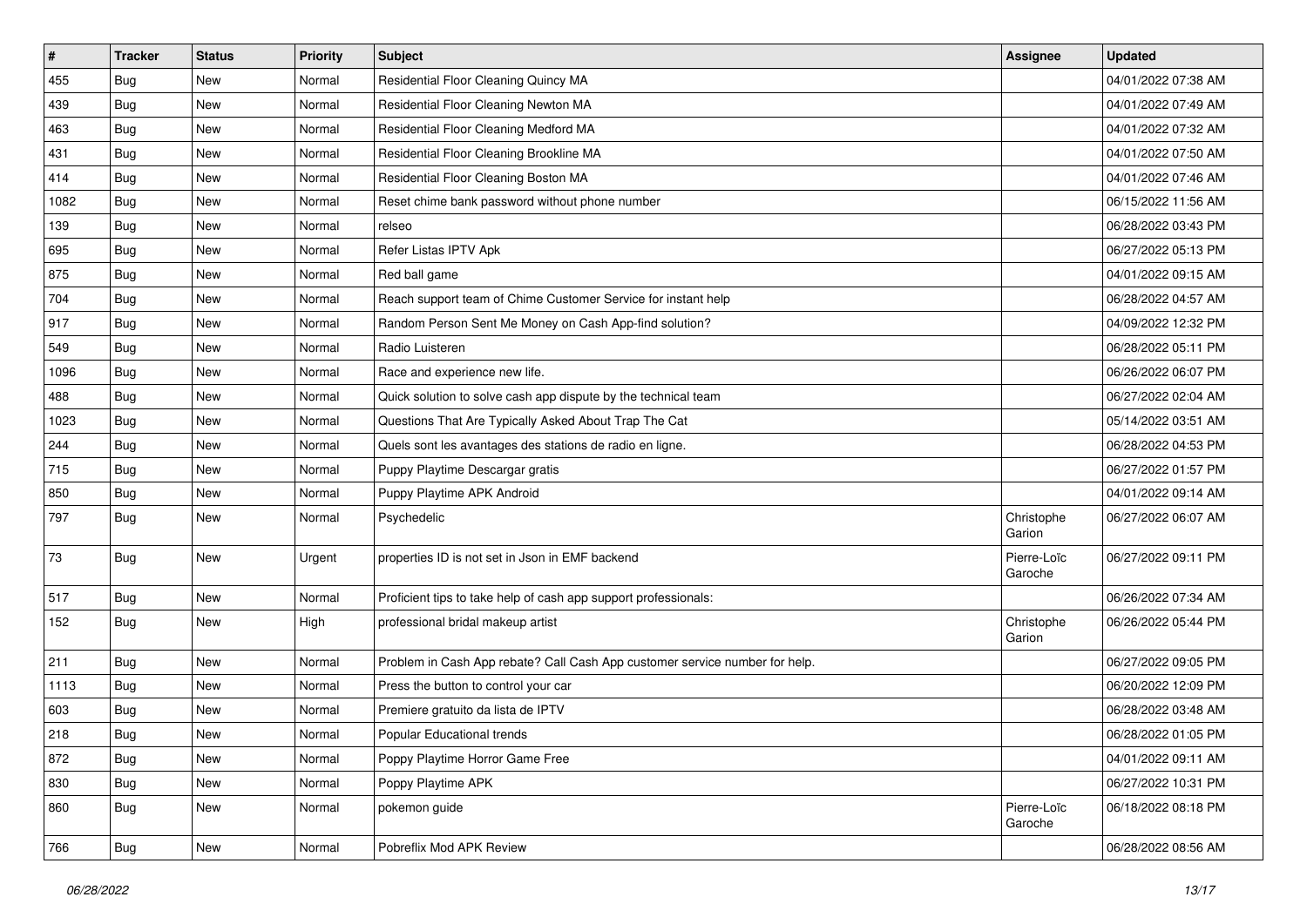| #    | <b>Tracker</b> | <b>Status</b> | <b>Priority</b> | <b>Subject</b>                                                    | <b>Assignee</b>       | <b>Updated</b>      |
|------|----------------|---------------|-----------------|-------------------------------------------------------------------|-----------------------|---------------------|
| 600  | <b>Bug</b>     | <b>New</b>    | Normal          | Play Store Pro                                                    |                       | 06/27/2022 09:43 PM |
| 816  | Bug            | <b>New</b>    | Normal          | Play Scribble io fun with everyone                                |                       | 06/28/2022 03:20 PM |
| 640  | Bug            | <b>New</b>    | Normal          | play game with me                                                 |                       | 06/28/2022 06:33 AM |
| 556  | Bug            | <b>New</b>    | Normal          | Play Game Mod Apk With Your Friends                               |                       | 06/27/2022 09:42 PM |
| 752  | Bug            | <b>New</b>    | Normal          | Plagerism checker                                                 |                       | 06/26/2022 06:33 PM |
| 744  | Bug            | New           | Normal          | <b>Pixel Survive</b>                                              |                       | 06/28/2022 05:13 AM |
| 975  | Bug            | <b>New</b>    | Normal          | Payback 2 Mod APK                                                 |                       | 05/05/2022 10:56 AM |
| 1090 | Bug            | <b>New</b>    | Normal          | Pay Someone To Do My Assignment                                   |                       | 06/11/2022 03:15 PM |
| 1089 | Bug            | <b>New</b>    | Normal          | Pay Someone To Do My Assignment                                   |                       | 06/15/2022 04:44 AM |
| 817  | Bug            | <b>New</b>    | Normal          | Pacman 30th Anniversary                                           |                       | 06/28/2022 09:20 AM |
| 280  | Bug            | New           | Normal          | Pacific Web Design                                                |                       | 06/28/2022 01:25 PM |
| 138  | Bug            | <b>New</b>    | Normal          | own-sweethome                                                     |                       | 06/27/2022 08:22 PM |
| 662  | Bug            | <b>New</b>    | Normal          | Oreo TV Download - The Easiest Way to Watch Live TV               |                       | 06/27/2022 03:14 PM |
| 643  | Bug            | <b>New</b>    | Normal          | Oreo TV Apk Download                                              |                       | 06/28/2022 04:57 PM |
| 858  | Bug            | <b>New</b>    | Normal          | opourid                                                           | Christophe<br>Garion  | 04/01/2022 09:13 AM |
| 1047 | Bug            | <b>New</b>    | Normal          | Opensea                                                           | Corentin<br>Lauverjat | 05/24/2022 02:32 PM |
| 753  | Bug            | New           | Normal          | onlineessaygrader                                                 |                       | 06/28/2022 05:55 AM |
| 619  | Bug            | <b>New</b>    | Normal          | Online Trusted Medicine Store in US for Health - Genericmedsupply |                       | 06/27/2022 12:12 AM |
| 609  | Bug            | <b>New</b>    | High            | Online Trusted Medicine Store in US for Health - Genericmedsupply |                       | 06/27/2022 12:02 PM |
| 856  | Bug            | <b>New</b>    | Normal          | Online Classes Assistance Help For Student                        |                       | 04/01/2022 09:13 AM |
| 855  | Bug            | <b>New</b>    | Normal          | Online Classes Assistance Help For Student                        |                       | 04/01/2022 09:13 AM |
| 659  | Bug            | <b>New</b>    | Normal          | Olive Oil Properties And Health Benefits                          |                       | 06/27/2022 06:34 PM |
| 364  | Bug            | New           | Normal          | Office Moving Services in Washington DC                           |                       | 04/01/2022 07:13 AM |
| 388  | <b>Bug</b>     | <b>New</b>    | Normal          | Office Moving Services in Sterling VA                             |                       | 04/01/2022 07:16 AM |
| 400  | Bug            | <b>New</b>    | Normal          | Office Moving Services in Potomac MD                              |                       | 06/27/2022 12:57 PM |
| 382  | Bug            | <b>New</b>    | Normal          | Office Moving Services in McLean VA                               |                       | 04/01/2022 07:17 AM |
| 406  | Bug            | New           | Normal          | Office Moving Services in Gaithersburg MD                         |                       | 04/01/2022 07:47 AM |
| 376  | Bug            | New           | Normal          | Office Moving Services in Fairfax VA                              |                       | 04/01/2022 07:17 AM |
| 358  | Bug            | New           | Normal          | Office Moving Services in Baltimore MD                            |                       | 04/01/2022 07:13 AM |
| 370  | <b>Bug</b>     | New           | Normal          | Office Moving Services in Arlington County VA                     |                       | 04/01/2022 07:16 AM |
| 394  | <b>Bug</b>     | New           | Normal          | Office Moving Services in Annapolis MD                            |                       | 04/01/2022 07:15 AM |
| 311  | <b>Bug</b>     | New           | Normal          | Odor Removal Services in Virginia Beach VA                        |                       | 04/01/2022 07:19 AM |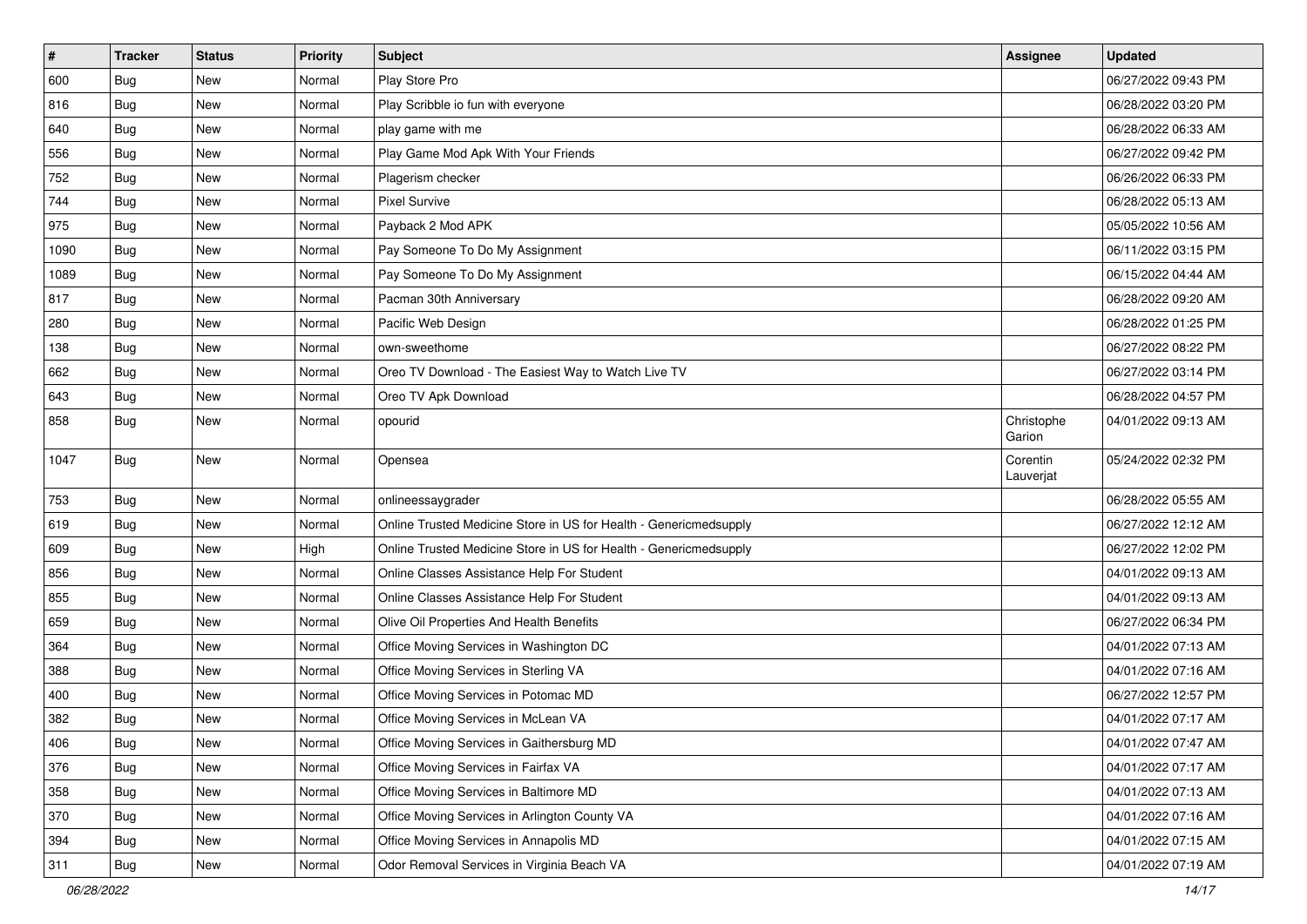| #    | <b>Tracker</b> | <b>Status</b> | <b>Priority</b> | Subject                                                                                | <b>Assignee</b> | <b>Updated</b>      |
|------|----------------|---------------|-----------------|----------------------------------------------------------------------------------------|-----------------|---------------------|
| 329  | Bug            | New           | Normal          | Odor Removal Services in Norfolk VA                                                    |                 | 04/01/2022 07:22 AM |
| 344  | <b>Bug</b>     | <b>New</b>    | Normal          | Odor Removal Services in Chesapeake VA                                                 |                 | 06/25/2022 12:42 AM |
| 777  | <b>Bug</b>     | New           | Normal          | Obtain driving instructions using Google Maps.                                         |                 | 06/27/2022 09:05 PM |
| 183  | Bug            | <b>New</b>    | Normal          | Nursing Assignment Help Online                                                         |                 | 06/28/2022 02:49 PM |
| 1005 | Bug            | <b>New</b>    | High            | Nursing Assignment Help in UK                                                          |                 | 05/13/2022 05:33 PM |
| 828  | Bug            | <b>New</b>    | Normal          | Nursery management                                                                     |                 | 06/28/2022 12:10 PM |
| 481  | <b>Bug</b>     | <b>New</b>    | Normal          | Nur Online Shop                                                                        |                 | 06/27/2022 11:05 PM |
| 480  | Bug            | <b>New</b>    | Normal          | Nur Online Shop                                                                        |                 | 06/28/2022 08:13 AM |
| 862  | Bug            | <b>New</b>    | Normal          | none                                                                                   |                 | 04/01/2022 09:11 AM |
| 185  | Bug            | <b>New</b>    | Normal          | Non-Plagiarized Research Writing                                                       |                 | 06/28/2022 02:56 AM |
| 821  | Bug            | New           | Normal          | Nicoo - A Review of the Popular Battle Royale Game                                     |                 | 06/28/2022 08:30 AM |
| 115  | Bug            | <b>New</b>    | Normal          | NFL LIVE STREAM                                                                        |                 | 06/27/2022 02:53 PM |
| 1026 | Bug            | <b>New</b>    | Normal          | New Puzzle Game for All Age - Dordle                                                   |                 | 06/25/2022 06:17 PM |
| 209  | Bug            | <b>New</b>    | Normal          | Neglect to access old Cash App account considering message notice issue? Contact help. |                 | 06/27/2022 08:49 PM |
| 583  | Bug            | <b>New</b>    | High            | Need the Cash app customer service phone number?                                       |                 | 06/27/2022 04:49 PM |
| 550  | <b>Bug</b>     | New           | Normal          | Nederland FM - beste manieren om naar internationale radio op internet te luisteren    |                 | 06/27/2022 12:45 PM |
| 234  | Bug            | <b>New</b>    | Normal          | My Personal Experience With the College Writing Services                               |                 | 06/28/2022 09:28 AM |
| 532  | <b>Bug</b>     | New           | Normal          | My Assignment Help                                                                     |                 | 06/28/2022 02:53 PM |
| 790  | Bug            | <b>New</b>    | Normal          | My app                                                                                 |                 | 04/01/2022 09:03 AM |
| 990  | Bug            | <b>New</b>    | Normal          | Mushrooms                                                                              |                 | 06/26/2022 05:41 AM |
| 362  | Bug            | New           | Normal          | Moving Services in Washington DC                                                       |                 | 04/01/2022 07:13 AM |
| 386  | Bug            | <b>New</b>    | Normal          | Moving Services in Sterling VA                                                         |                 | 04/01/2022 07:16 AM |
| 398  | Bug            | <b>New</b>    | Normal          | Moving Services in Potomac MD                                                          |                 | 04/01/2022 07:32 AM |
| 380  | Bug            | <b>New</b>    | Normal          | Moving Services in McLean VA                                                           |                 | 06/28/2022 04:45 PM |
| 404  | <b>Bug</b>     | <b>New</b>    | Normal          | Moving Services in Gaithersburg MD                                                     |                 | 04/01/2022 07:47 AM |
| 374  | Bug            | <b>New</b>    | Normal          | Moving Services in Fairfax VA                                                          |                 | 04/01/2022 07:18 AM |
| 356  | <b>Bug</b>     | <b>New</b>    | Normal          | Moving Services in Baltimore MD                                                        |                 | 04/01/2022 07:13 AM |
| 368  | <b>Bug</b>     | New           | Normal          | Moving Services in Arlington County VA                                                 |                 | 04/01/2022 07:12 AM |
| 392  | Bug            | New           | Normal          | Moving Services in Annapolis MD                                                        |                 | 04/01/2022 07:16 AM |
| 935  | Bug            | New           | Normal          | MovieBox Pro Apk - Watch Movies and TV Shows on Your Android Phone                     |                 | 06/26/2022 04:11 AM |
| 934  | Bug            | New           | Normal          | MovieBox Pro Apk - Watch Movies and TV Shows on Your Android Phone                     |                 | 05/10/2022 11:01 AM |
| 318  | <b>Bug</b>     | New           | Normal          | Mold Removal Services in Virginia Beach VA                                             |                 | 04/01/2022 07:27 AM |
| 333  | <b>Bug</b>     | New           | Normal          | Mold Removal Services in Norfolk VA                                                    |                 | 06/28/2022 02:56 AM |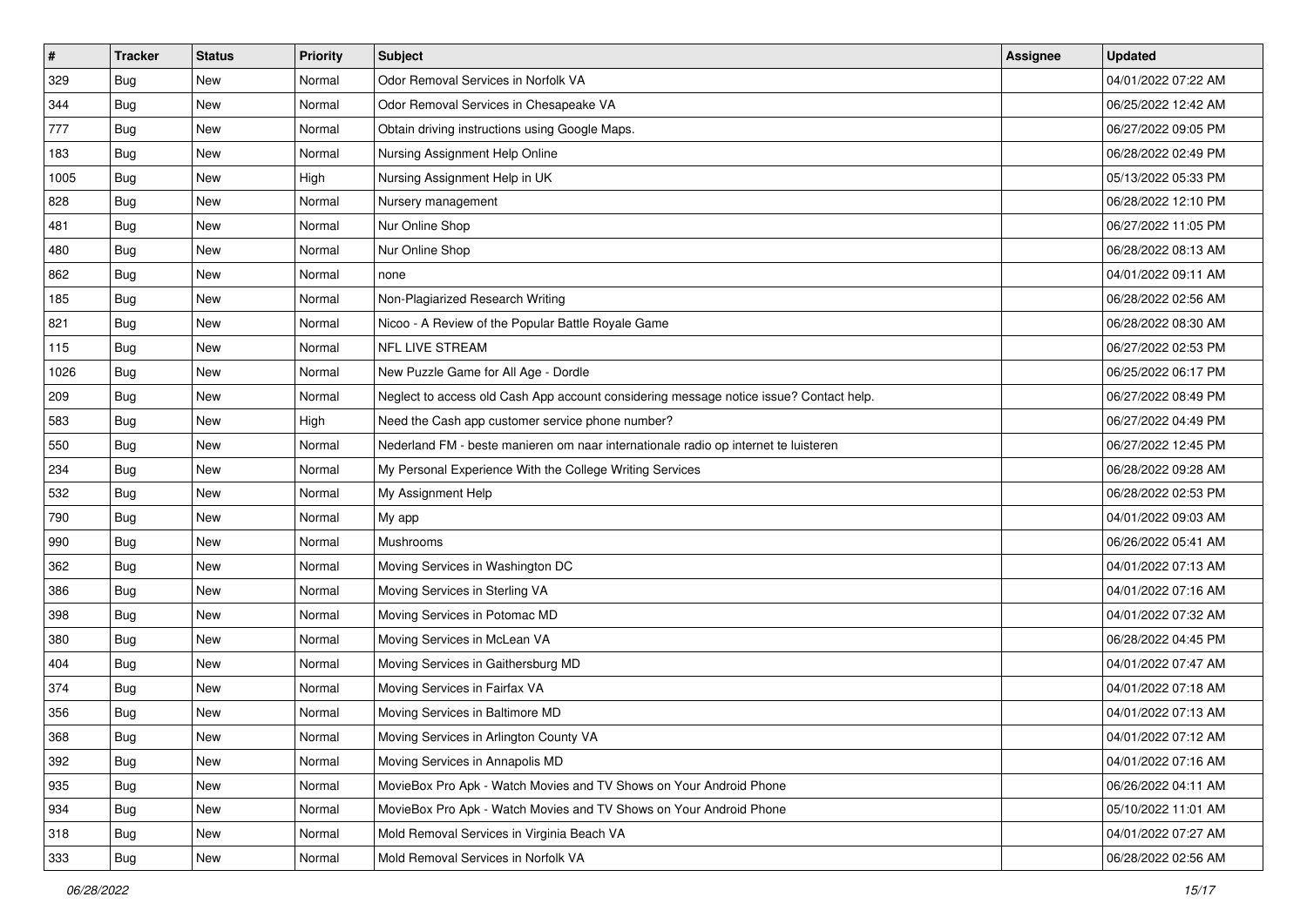| #    | <b>Tracker</b> | <b>Status</b> | <b>Priority</b> | <b>Subject</b>                                                                                                                                           | <b>Assignee</b>        | <b>Updated</b>      |
|------|----------------|---------------|-----------------|----------------------------------------------------------------------------------------------------------------------------------------------------------|------------------------|---------------------|
| 348  | Bug            | <b>New</b>    | Normal          | Mold Removal Services in Chesapeake VA                                                                                                                   |                        | 06/28/2022 12:53 AM |
| 248  | Bug            | <b>New</b>    | Normal          | Mobile ringtones and attractiveness ringtones                                                                                                            |                        | 06/28/2022 02:18 PM |
| 726  | Bug            | New           | Normal          | Mobile Application Development Services                                                                                                                  |                        | 06/28/2022 04:44 PM |
| 905  | Bug            | <b>New</b>    | Normal          | MINI MILITIA MOD APK                                                                                                                                     |                        | 05/19/2022 01:54 PM |
| 820  | Bug            | <b>New</b>    | Normal          | Metal Slug Apk para Android                                                                                                                              |                        | 06/28/2022 11:01 AM |
| 819  | Bug            | <b>New</b>    | Normal          | Metal Slug Apk para Android                                                                                                                              |                        | 06/27/2022 09:35 AM |
| 205  | Bug            | <b>New</b>    | Low             | Mens Designer Glasses                                                                                                                                    |                        | 06/28/2022 12:20 PM |
| 988  | Bug            | <b>New</b>    | Normal          | <b>Medicinal Mushrooms</b>                                                                                                                               |                        | 06/27/2022 09:33 AM |
| 987  | Bug            | <b>New</b>    | Normal          | <b>Medicinal Mushrooms</b>                                                                                                                               |                        | 06/27/2022 07:13 PM |
| 114  | Bug            | <b>New</b>    | Normal          | <b>Medical Research Writing Services</b>                                                                                                                 |                        | 06/28/2022 12:06 AM |
| 991  | Bug            | New           | Normal          | <b>MDMA MOLLY</b>                                                                                                                                        |                        | 05/03/2022 12:03 AM |
| 310  | Bug            | <b>New</b>    | Normal          | Mattress Cleaning Services in Virginia Beach VA                                                                                                          |                        | 06/26/2022 04:33 AM |
| 328  | Bug            | <b>New</b>    | Normal          | Mattress Cleaning Services in Norfolk VA                                                                                                                 |                        | 04/01/2022 07:26 AM |
| 343  | Bug            | <b>New</b>    | Normal          | Mattress Cleaning Services in Chesapeake VA                                                                                                              |                        | 04/01/2022 07:16 AM |
| 953  | Bug            | <b>New</b>    | Normal          | Manga Dogs - Read Your Favorite Comics on Your Smartphone                                                                                                |                        | 06/27/2022 03:53 PM |
| 288  | Bug            | New           | Normal          | Make shopping easier                                                                                                                                     |                        | 04/01/2022 07:56 AM |
| 287  | Bug            | <b>New</b>    | Normal          | Make shopping easier                                                                                                                                     |                        | 04/01/2022 08:41 AM |
| 870  | Bug            | <b>New</b>    | Normal          | Mahjong Solitaire                                                                                                                                        |                        | 04/01/2022 09:12 AM |
| 612  | Bug            | <b>New</b>    | Normal          | Luxury Slingshot Rental                                                                                                                                  |                        | 06/27/2022 07:36 PM |
| 96   | Bug            | Resolved      | High            | Lustrec installation failed                                                                                                                              | Pierre-Loïc<br>Garoche | 04/01/2022 08:11 AM |
| 1121 | Bug            | <b>New</b>    | Normal          | LustreC do not run                                                                                                                                       |                        | 06/22/2022 08:43 AM |
| 825  | Bug            | <b>New</b>    | Normal          | Lucky Patcher Download                                                                                                                                   |                        | 06/26/2022 06:09 PM |
| 1111 | Bug            | <b>New</b>    | Normal          | LOLBeans is a fun battle royale game where you race with other players while avoiding obstacles. Reach the<br>end of the course in competitive gameplay! |                        | 06/26/2022 09:17 AM |
| 270  | Bug            | <b>New</b>    | Normal          | Logo Mansion                                                                                                                                             | Christophe<br>Garion   | 04/01/2022 08:20 AM |
| 677  | Bug            | <b>New</b>    | Normal          | Logo Design Services Near Me                                                                                                                             |                        | 06/27/2022 07:18 PM |
| 365  | Bug            | New           | Normal          | ocal Moving Services in Washington DC                                                                                                                    |                        | 04/01/2022 07:12 AM |
| 389  | Bug            | New           | Normal          | Local Moving Services in Sterling VA                                                                                                                     |                        | 04/01/2022 07:16 AM |
| 401  | Bug            | New           | Normal          | Local Moving Services in Potomac MD                                                                                                                      |                        | 04/01/2022 07:48 AM |
| 383  | <b>Bug</b>     | New           | Normal          | Local Moving Services in McLean VA                                                                                                                       |                        | 04/01/2022 07:17 AM |
| 377  | Bug            | New           | Normal          | Local Moving Services in Fairfax VA                                                                                                                      |                        | 04/01/2022 07:17 AM |
| 359  | <b>Bug</b>     | New           | Normal          | Local Moving Services in Baltimore MD                                                                                                                    |                        | 04/01/2022 07:15 AM |